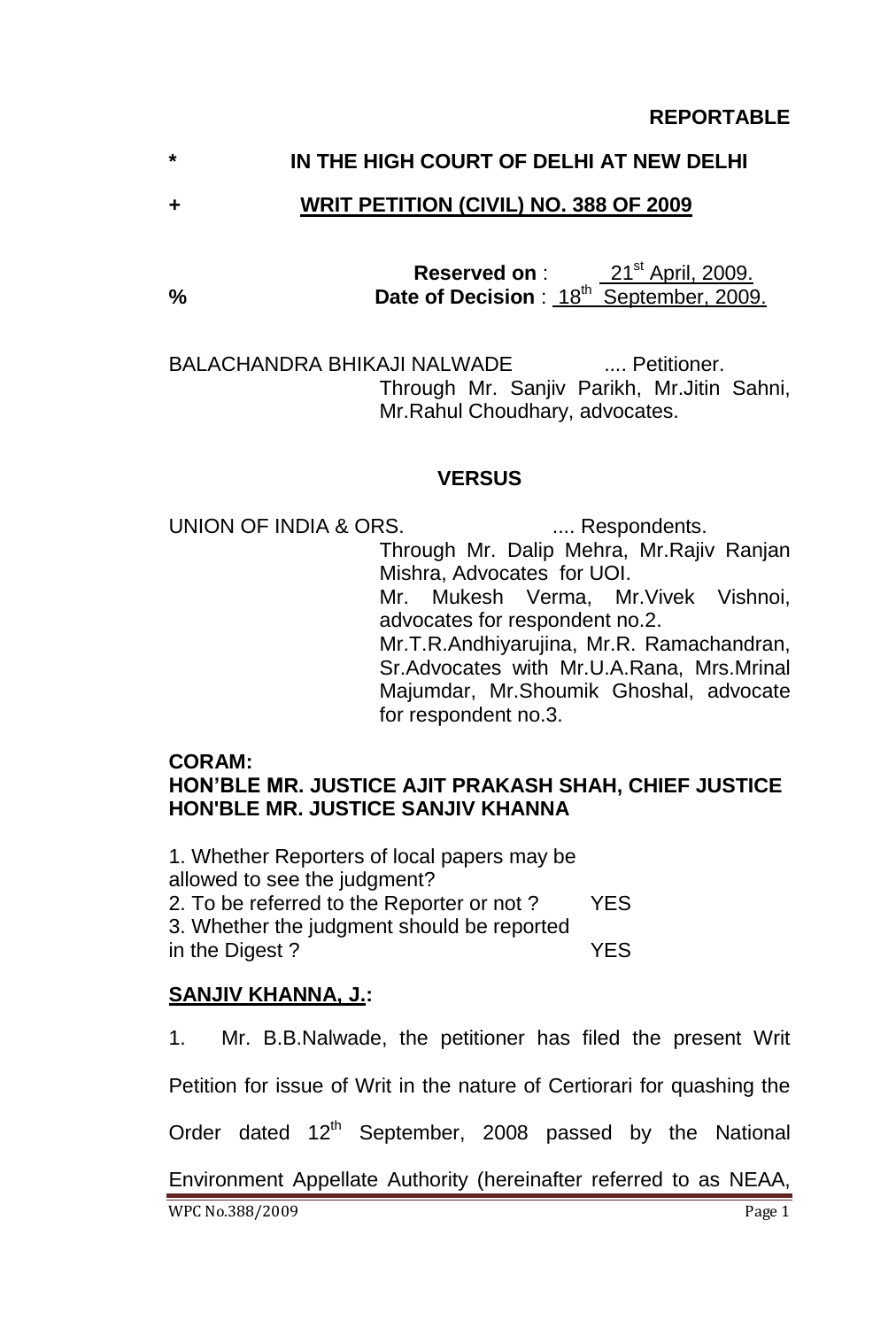for short) dismissing his appeal under Section 11(1) of the National Environment Appellate Authority Act, 1997 ((hereinafter referred to as Appellate Act, for short). The petitioner also seeks quashing of the Environment Clearance Order dated  $17<sup>th</sup>$  May, 2007 granted by the Ministry of Environment and Forest (hereinafter referred to as MOEF, for short) permitting JSW Energy Ltd. (Ratnagiri) Ltdrespondent no.3 herein to set up and construct 1200 MW (4 x 300 MW) coal base Thermal Power Station (hereinafter referred to as TPP, for short) at Jaigarh, Maharashtra.

2. The petitioner states that he is a resident of Ganpatipule Taluka, Distt. Ratnagiri which is a project affected area and earns his livelihood mainly from mango business and he owns mango orchards. It is stated that Ratnagiri district produces *Alphonso* mangoes and the permission granted by the MOEF and upheld by NEAA is illegal, contrary to statutory provisions, precautionary principle and is otherwise on merits based upon unconfirmed data and assumptions. The following contentions have been raised by the petitioner :

(a) There is violation of Environment Impact Notification of 1994 (hereinafter referred to as 1994 Notification, for short) as amended upto 2002. The said contention has several sub-parts, which have been considered while dealing with the contention on merits.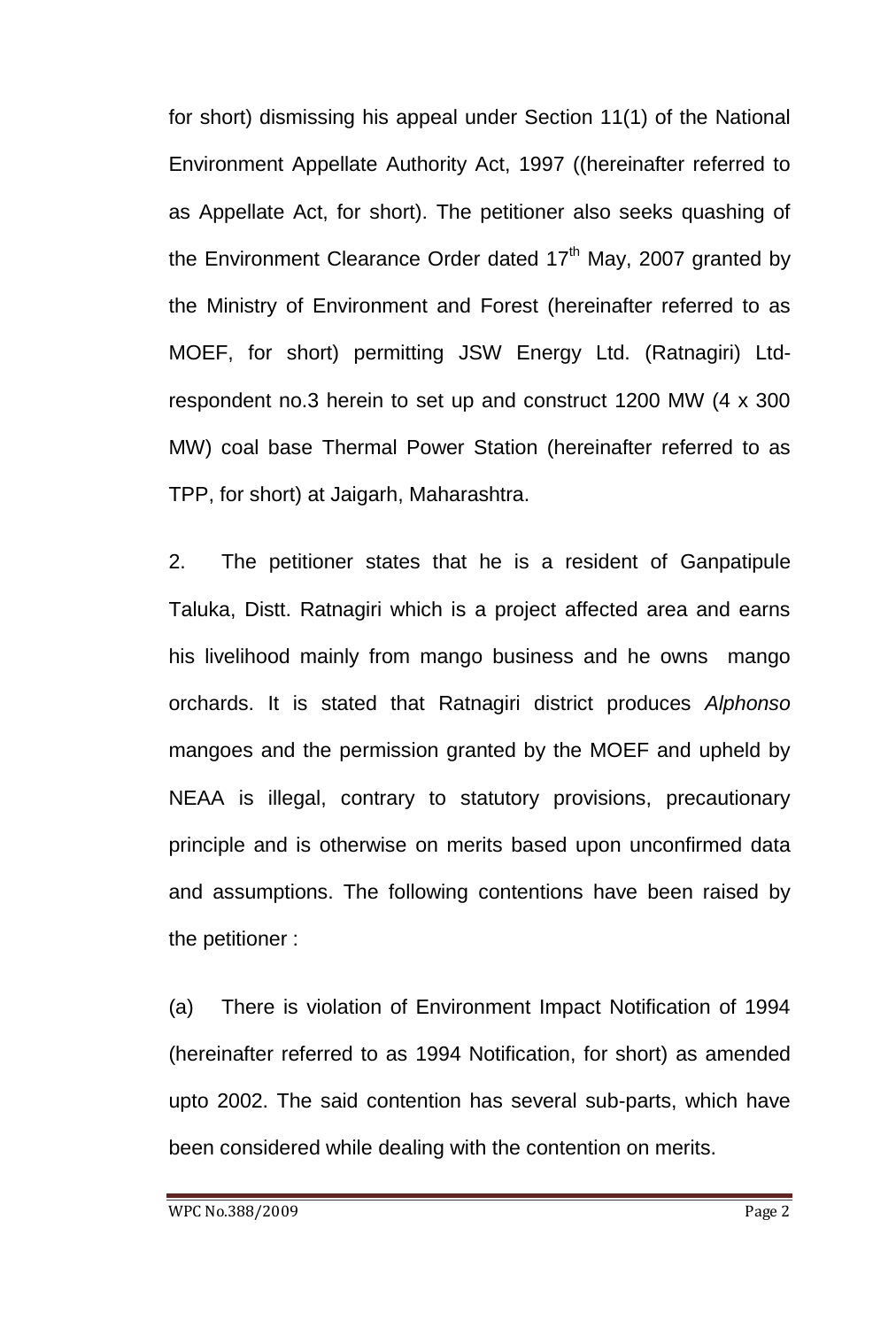(b) Both MOEF and NEAA have erred in relying upon the so called report of Konkan Krishi Vidyapeeth, Dapoli (hereinafter referred to as KKVD, for short) which is inconclusive and not a report certifying that the proposed project shall not have irreversible adverse impact on the environment.

(c) It is alleged that the Environment Clearance Order and the order of NEAA are based upon wrong assumptions and statements which are incorrect. There is an error in the decision making process as irrelevant have been considered and what are relevant and material have been ignored.

3. Relevant portion of the 1994 Notification as amended upto 2002 reads as under:-

> "1) **S.O.60 (E)**- Whereas a notification under clause (a) of sub-rue (3) of rule 5 of the Environment (Protection) Rules, 1986 inviting objections from the public within sixty days from the date of publication of the said notification, against the intention of the Central Government to impose restrictions and prohibitions on the expansion and modernization of any activity or new projects being undertaken in any part of India unless environmental clearance has been accorded by the Central Government or the State Government in accordance with the procedure specified in that notification was published as SO No.80(E) dated  $28<sup>th</sup>$  January, 1993;

### x x x x x

2) Requirements and procedure for seeking environmental clearance of projects :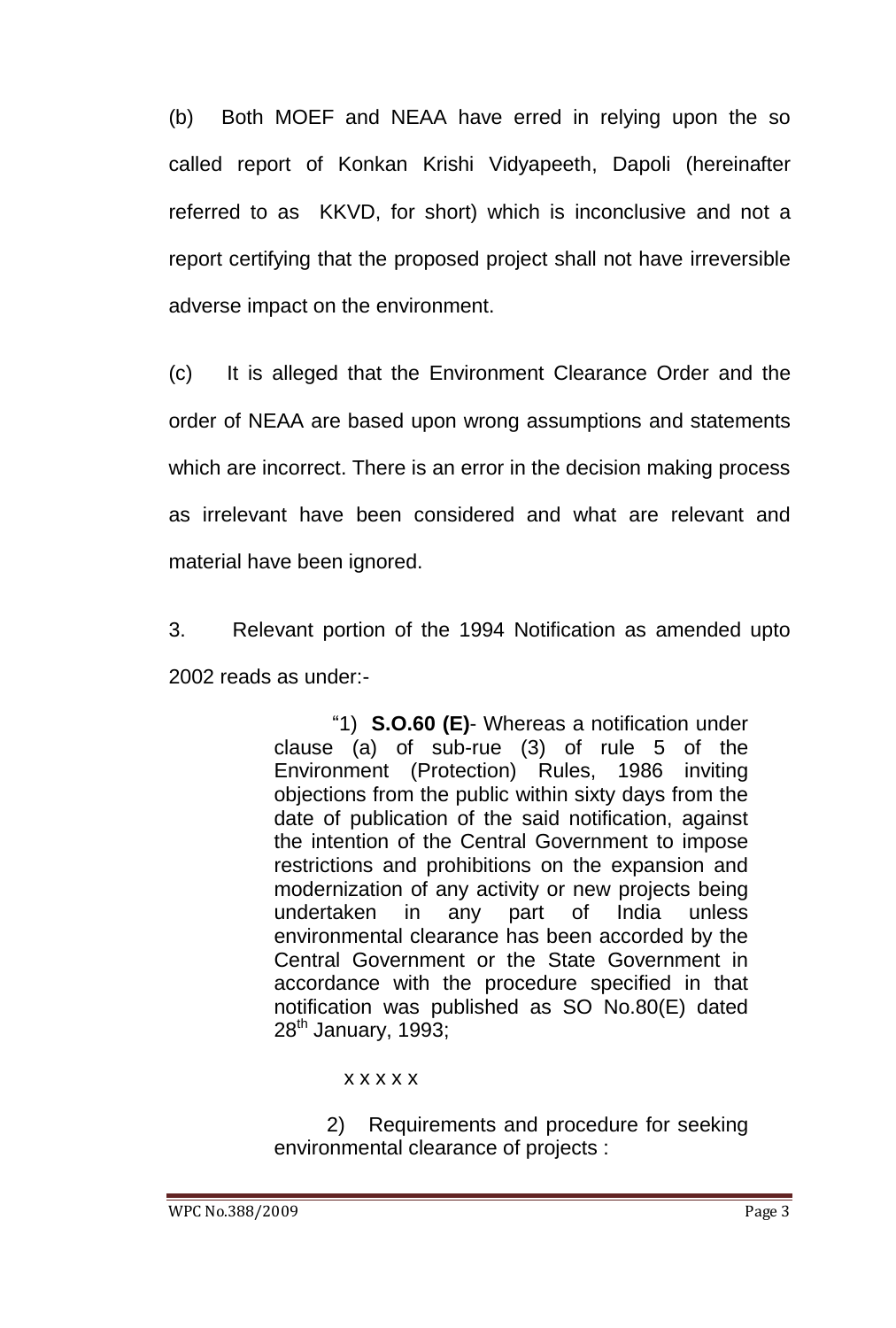I.(a) Any person who desires to undertake any new project in any part of India or the expansion or modernization of any existing industry or project listed in the Schedule-I shall submit an application to the Secretary, Ministry of Environment and Forests, New Delhi.

The application shall be made in the proforma specified in Schedule-II of this notification and shall be accompanied by a project report which shall, inter alia, include an Environmental Impact Assessment Report, Environment Management Plan and details of public hearing as specified in Schedule-IV prepared in accordance with the guidelines issued by the Central Government in the Ministry of Environment and Forests from time to time. However, Public Hearing is not required in respect of (i) small scale industrial undertakings located in (a) notified/designated industrial areas/industrial estates or (b) areas earmarked for industries under the jurisdiction of industrial development authorities; (ii) widening and strengthening of highways; (iii) mining projects (major minerals) with lease area up to twenty five hectares, (iv) units located in Export Processing Zones, Special Economic Zones and (v) modernization of existing irrigation projects.

#### x x x x x x

(b) Cases rejected due to submission of insufficient or inadequate data and Plan may be reviewed as and when submitted with complete data and Plan. Submission of incomplete data or plans for the second time would itself be a sufficient reason for the Impact assessment Agency to reject the case summarily.

II. x x x x x x

III. (a) The reports submitted with the application shall be evaluated and assessed by the Impact Assessment Agency, and if deemed necessary it may consult a committee of Experts, having a composition as specified in Schedule-III of this Notification. The Impact Assessment Agency (IAA)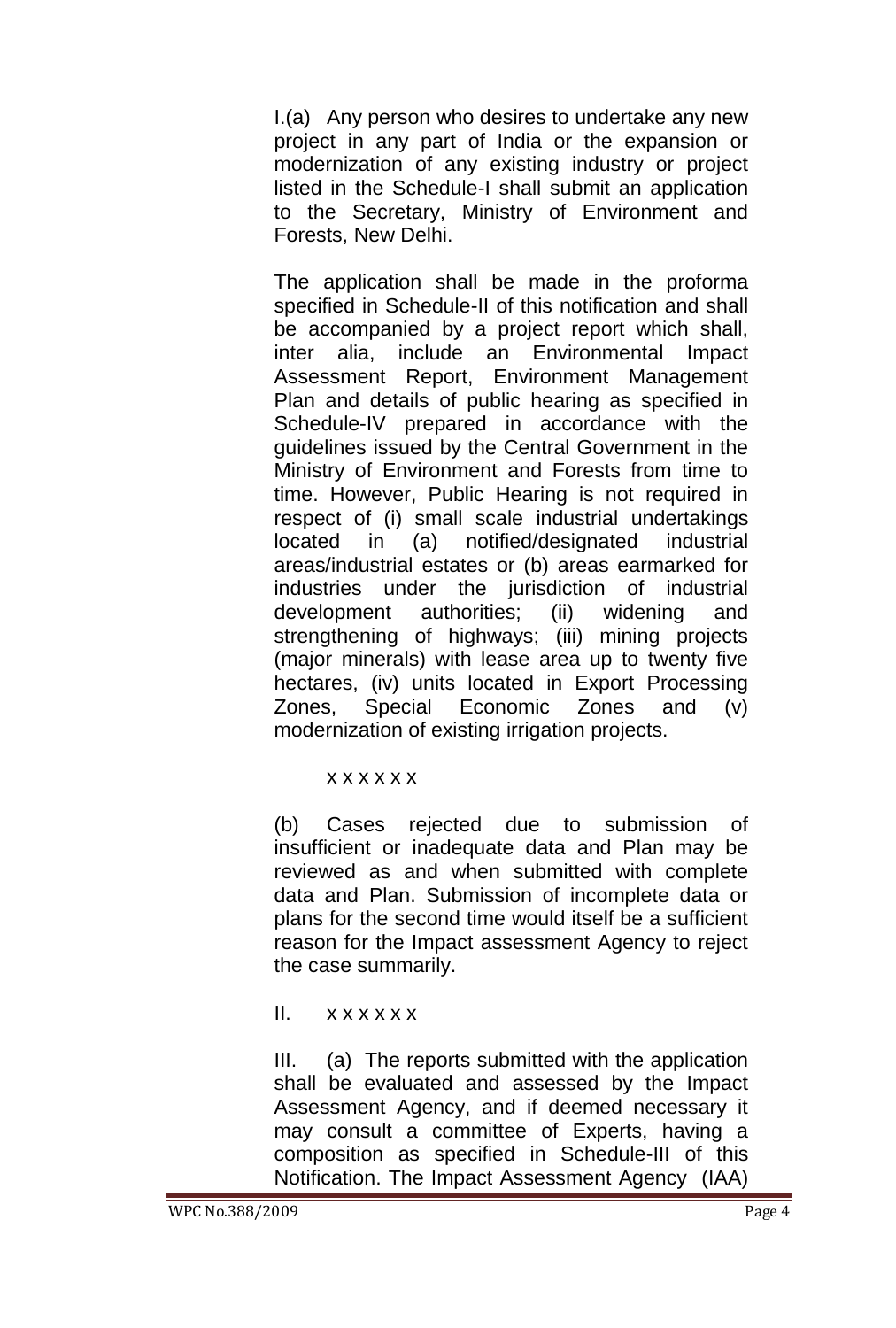would be the Union Ministry of Environment and Forests. The Committee of Experts mentioned above shall be constituted by the Impact Assessment Agency or such other body under the Central Government authorized by the Impact Assessment Agency in this regard.

- IV. x x x x x
- V. x x x x x
- $3)$   $x$   $x$   $x$   $x$   $x$

4) Concealing factual data or submission of false, misleading data/reports, decisions or recommendations would lead to the project being rejected. Approval, if granted earlier on the basis of false data, would also be revoked. Misleading and wrong information will cover the following:

- False information
- False data
- Engineered reports
- Concealing of factual data
- False recommendation or decisions"

### "(FORM A) **APPLICATION FORM**

- 1. (a)  $x$   $\times$   $x$   $\times$ 
	- (b)  $x \times x \times x$

(c) Alternate sites examined and the reasons for selecting the proposed site:"

#### **"SCHEDULE-III**

[See Sub.Para (2), Para 3 of Schedule-II]

### **COMPOSITION OF THE EXPERT COMMITTEES FOR ENVIRONMENTAL IMPACT ASSESSMENT**

1. The Committees will consist of experts in the following disciplines:

| $\mathbf{i}$ . $\mathbf{X} \times \mathbf{X} \times \mathbf{X}$ |
|-----------------------------------------------------------------|
| $i$ $x x x x$                                                   |
| $iii.$ $x x x x$                                                |
| $IV.$ $X$ $X$ $X$ $X$                                           |
| V. XXXX                                                         |
| vi. Social Sciences/Rehabilitation                              |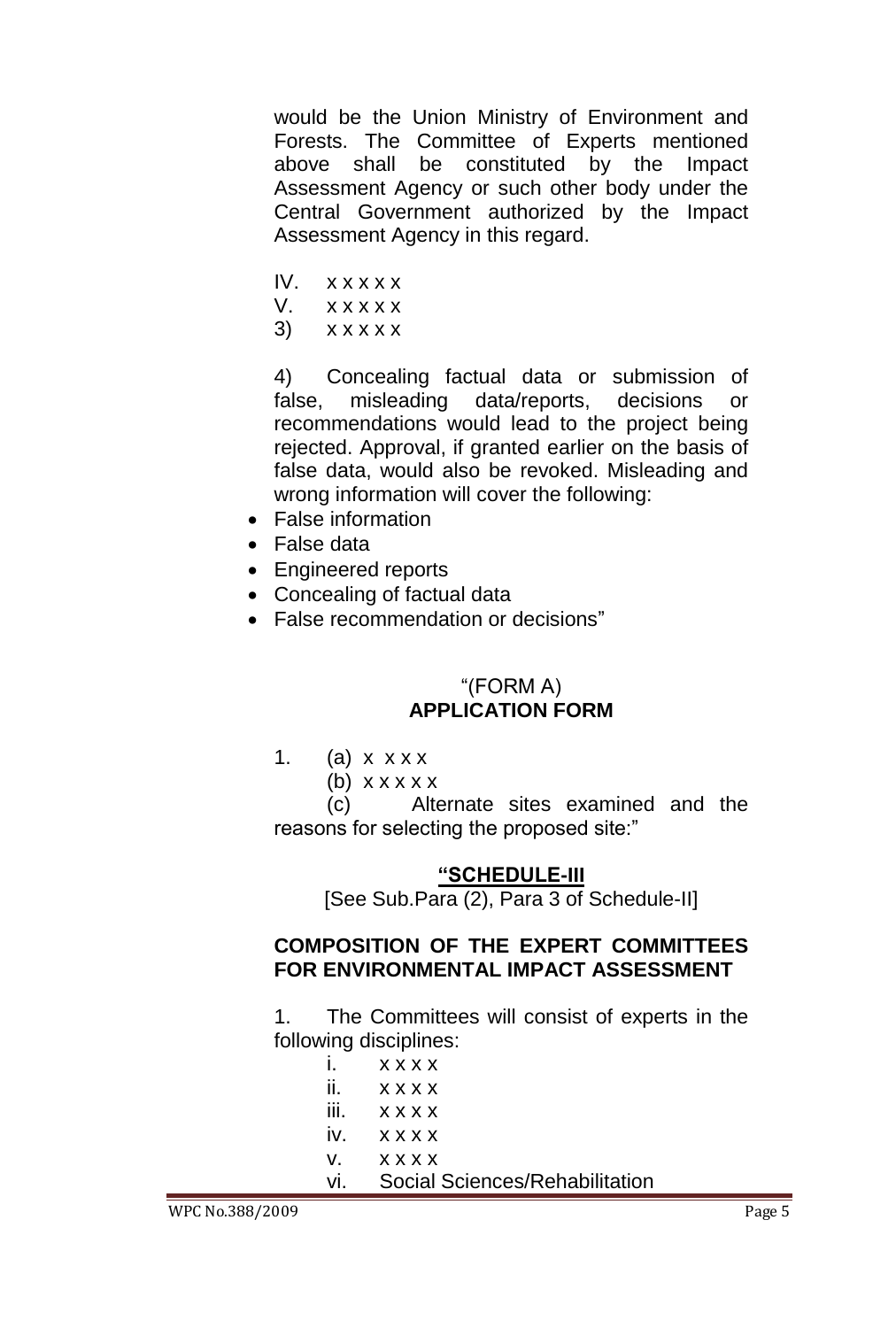| $V$ ii. $X$ $X$ $X$ $X$ $X$                                                               |
|-------------------------------------------------------------------------------------------|
| viii. x x x x x                                                                           |
| $\overline{X}$ $\overline{X}$ $\overline{X}$ $\overline{X}$ $\overline{X}$ $\overline{X}$ |
| X. XXXXX                                                                                  |
| xi. Representatives of NGOs/persons<br>concerned with environmental issues.               |

2. The Chairman will be an outstanding and experienced ecologist or environmentalist or technical professional with wide managerial experience in the relevant development sector.

3. The representative of Impact Assessment Agency will act as a Member-Secretary.

4. Chairman and Members will serve in their individual capacities except those specifically nominated as representatives.

5. The Membership of a Committee shall not exceed 15."

# "**SCHEDULE IV**

(See para 3, subparagraph (2) of Schedule-II)

# **PROCEDURE FOR PUBLIC HEARING**

(1) **Process of Public Hearing:-** Whoever apply for environmental clearance of projects, shall submit to the concerned State Pollution Control Board twenty sets of the following documents namely:-

i. An executive summary containing the salient features of the project both in English as well as the local language along with Environmental Impact Assessment (EIA). However, for pipeline project, Environmental Impact Assessment report will not be required. But Environmental Management Plan including risk mitigation measures is required.

ii. Form XIII prescribed under Water (Prevention and Control of Pollution) Rules, 1975 where discharge of sewage, trade effluents, treatment of water in any form, is required.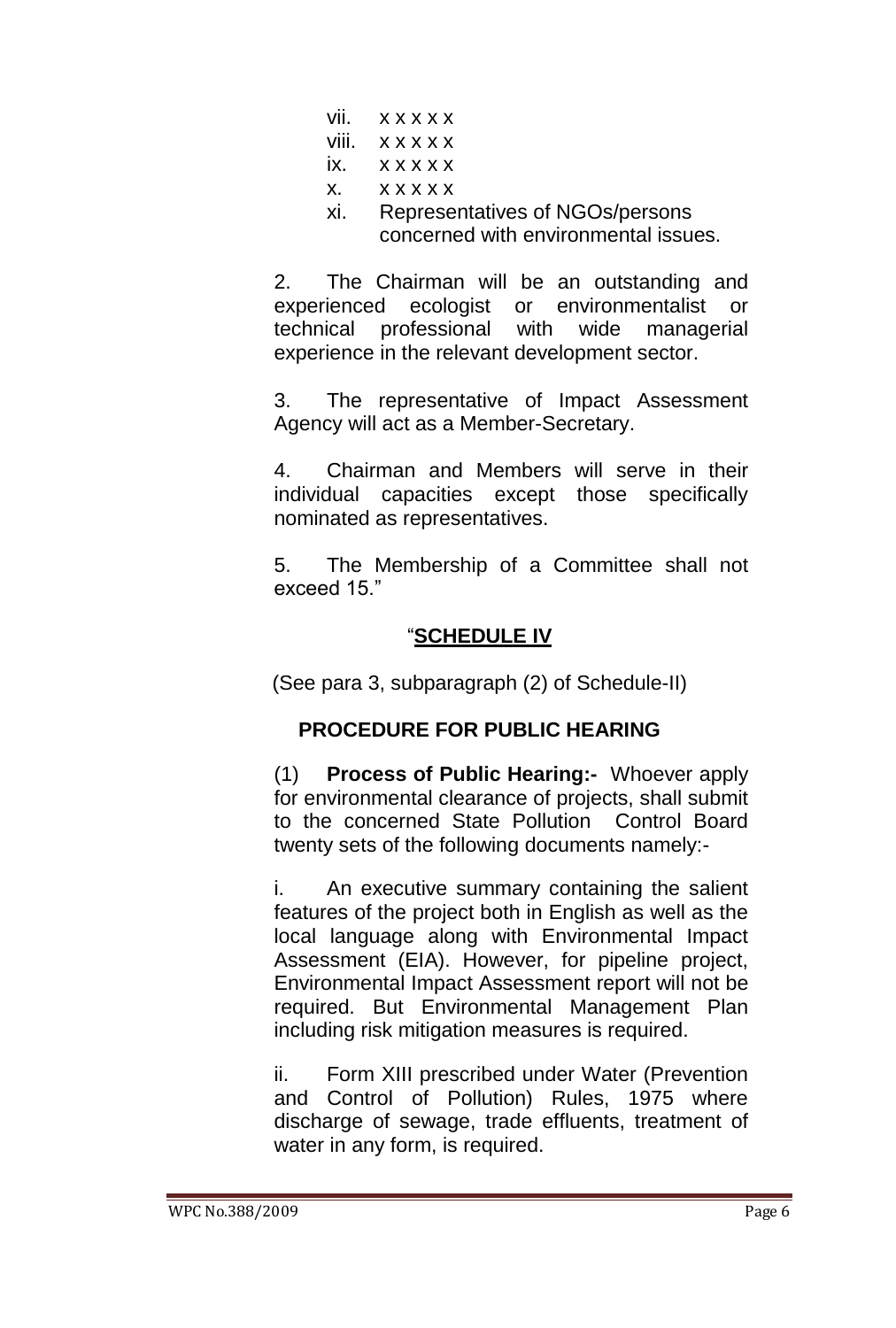iii. Form I prescribed under Air (Prevention and Control of Pollution) Union Territory Rules, 1983 where discharge of emissions are involved in any process, operation or industry.

iv. Any other information or document which is necessary in the opinion of the Board for their final disposal of the application.

(2) **Notice of Public Hearing:-** (i) The State Pollution Control Board shall cause a notice for environmental public hearing which shall be published in at least two newspapers widely circulated in the region around the project, one of which shall be in the vernacular language of the locality concerned. State Pollution Control Board shall mention the date, time and place of public hearing. Suggestions, views, comments and objections of the public shall be invited within thirty days from the date of publication of the notification.

(ii) All persons including bona fide residents, environmental groups and others located at the project site/sites of displacement/sites likely to be affected can participate in the public hearing. They can also make oral/written suggestions to the State Pollution Control Board.

**Explanation:-** For the purpose of the paragraph person means:-

a. any person who is likely to be affected by the grant of environmental clearance;

b. any person who owns or has control over the project with respect to which an application has been submitted for environmental clearance;

c. any association of persons whether incorporated or not like to be affected by the project and/or functioning in the field of environment;

d. any local authority within any part of whose local limits is within the neighbourhood wherein the project is proposed to be located.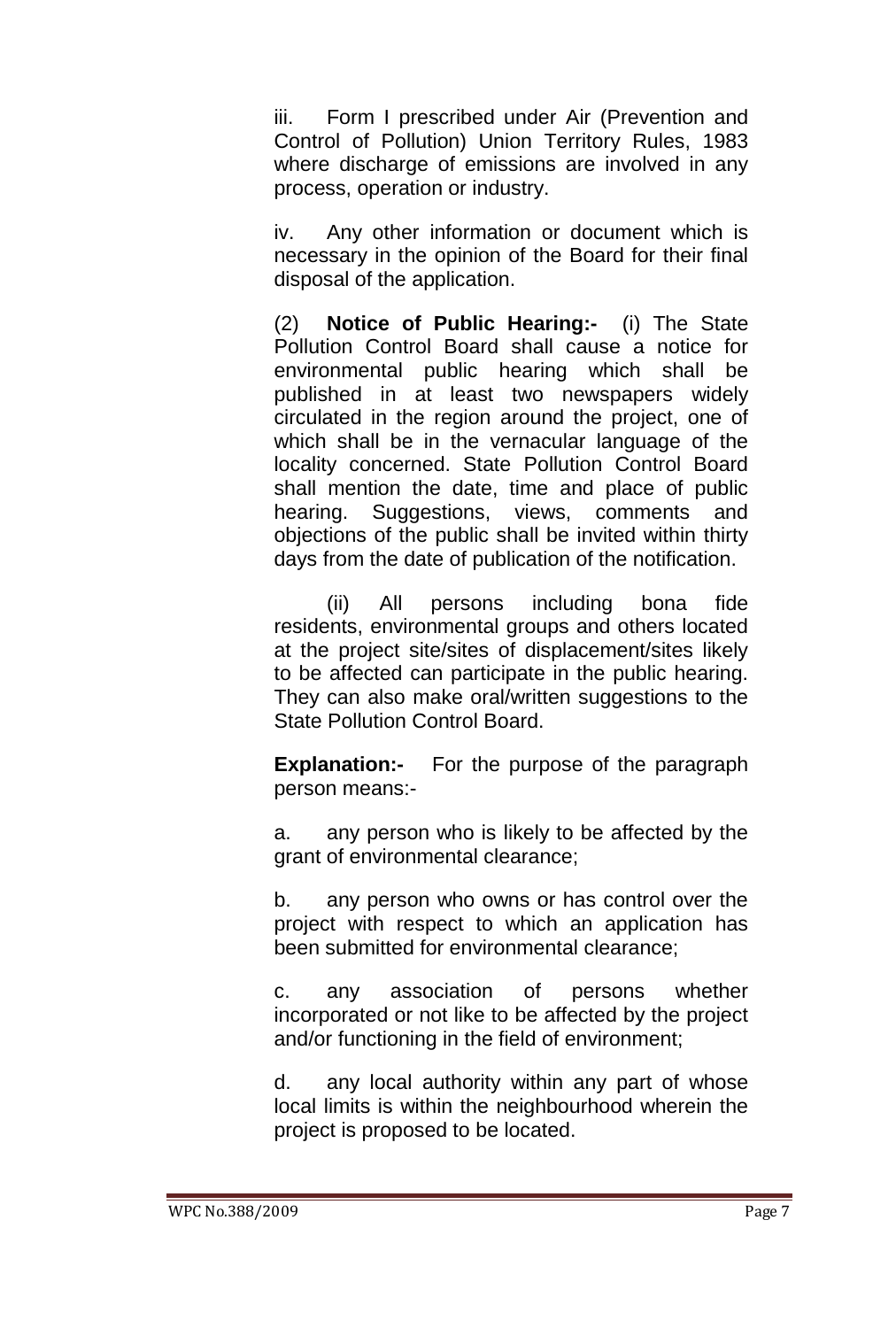(3) **Composition of public hearing panel: -** The composition of Public Hearing Panel may consist of the following, namely:-

(i) Representative of State Pollution Control Board;

(ii) District Collector or his nominee;

(iii) Representative of State Government dealing with the subject;

(iv) Representative of Department of the State Government dealing with Environment;

(v) Not more than three representatives of the local bodies such as Municipalities or panchayats;

(vi) Not more than three senior citizens of the area nominated by the District Collector.

(4) **Access to the Executive Summary and Environmental Impact Assessment report:-** The concerned persons shall be provided access to the Executive Summary and Environmental Impact Assessment report of the project at the following places, namely:-

(i) District Collector Office;

(ii) District Industry Centre;

(iii) In the Office of the Chief Executive Officers of Zila Parishad or Commissioner of the Municipal Corporation/Local body as the case may be;

(iv) In the head office of the concerned State Pollution Control Board and its concerned Regional Office;

(v) In the concerned Department of the State Government dealing with the subject of environment.

5. Time period for completion of public hearing.

The public hearing shall be completed within a period of 60 days from the date of receipt of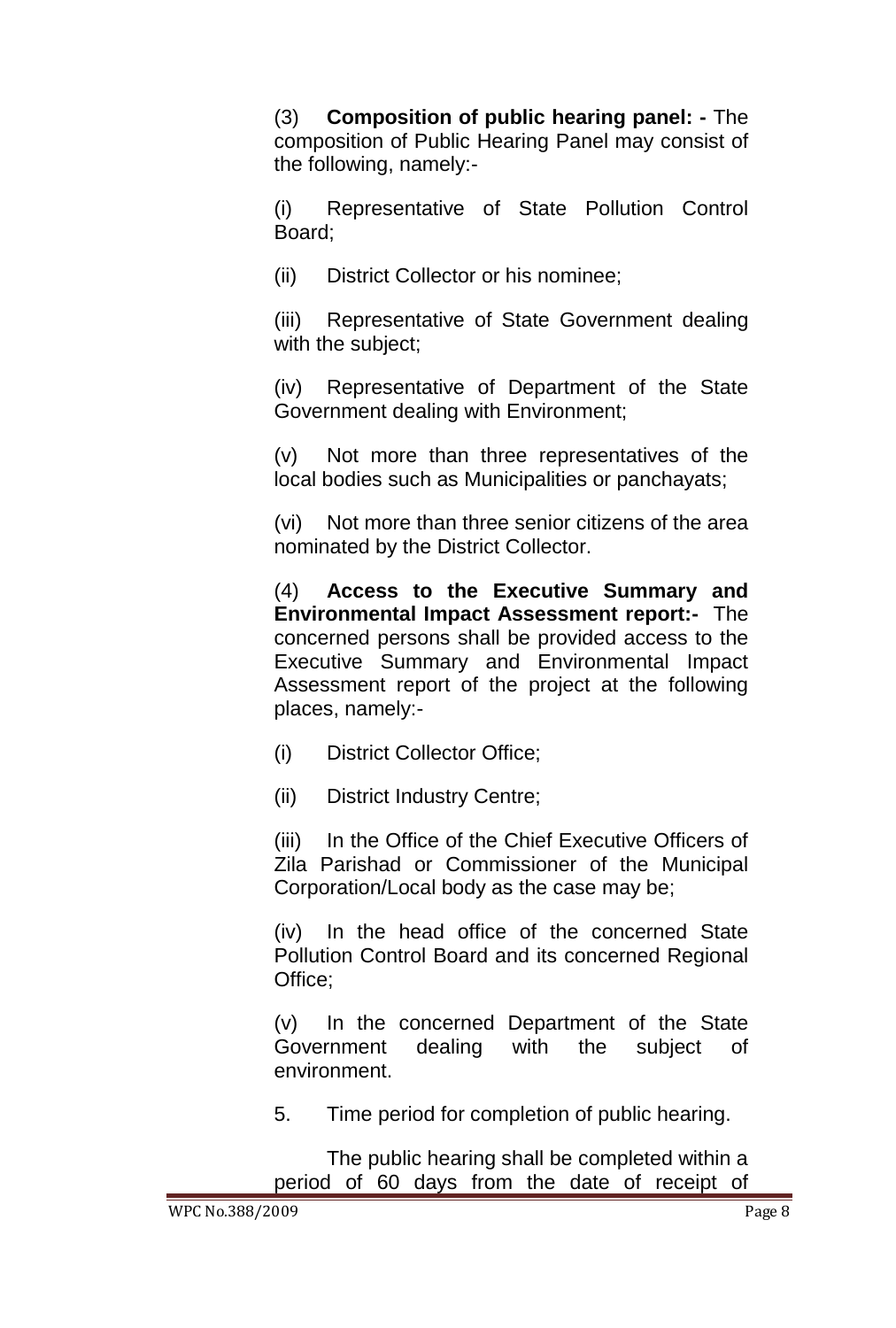complete documents as required under paragraph 1."

4. As per the 1994 Notification, any person before undertaking a new project or extension or modernization of an existing industry or project listed in Schedule I to the said Notification was required to submit an application for clearance to the Secretary, MOEF. Thermal power plants are included in Schedule I and required clearance. Respondent no.3 therefore, required clearance for setting up TPP at Jaigarh, Distt. Ratnagiri.

5. The 1994 Notification prescribed the application form to be submitted. The application form was to be accompanied with the project reports including Environment Impact Assessment Report (hereinafter referred to as EIA Report, for short) and Environment Management Plan (hereinafter referred to as EMP, for short) prepared in accordance with guidelines issued by the Central Government. EIA Report was evaluated and assessed by an independent committee of experts constituted by the Impact Assessment Agency (hereinafter referred to as IAA, for short). The body or list of organisations authorised to submit EIA reports has been published by the MOEF, Government of India. MOEF has published EIA Manual which provides guidance for EIA appraisal and was/is mainly addressed to the EIA mitigation by the IAA. The intention is to ensure an objective report preparation by the IAA with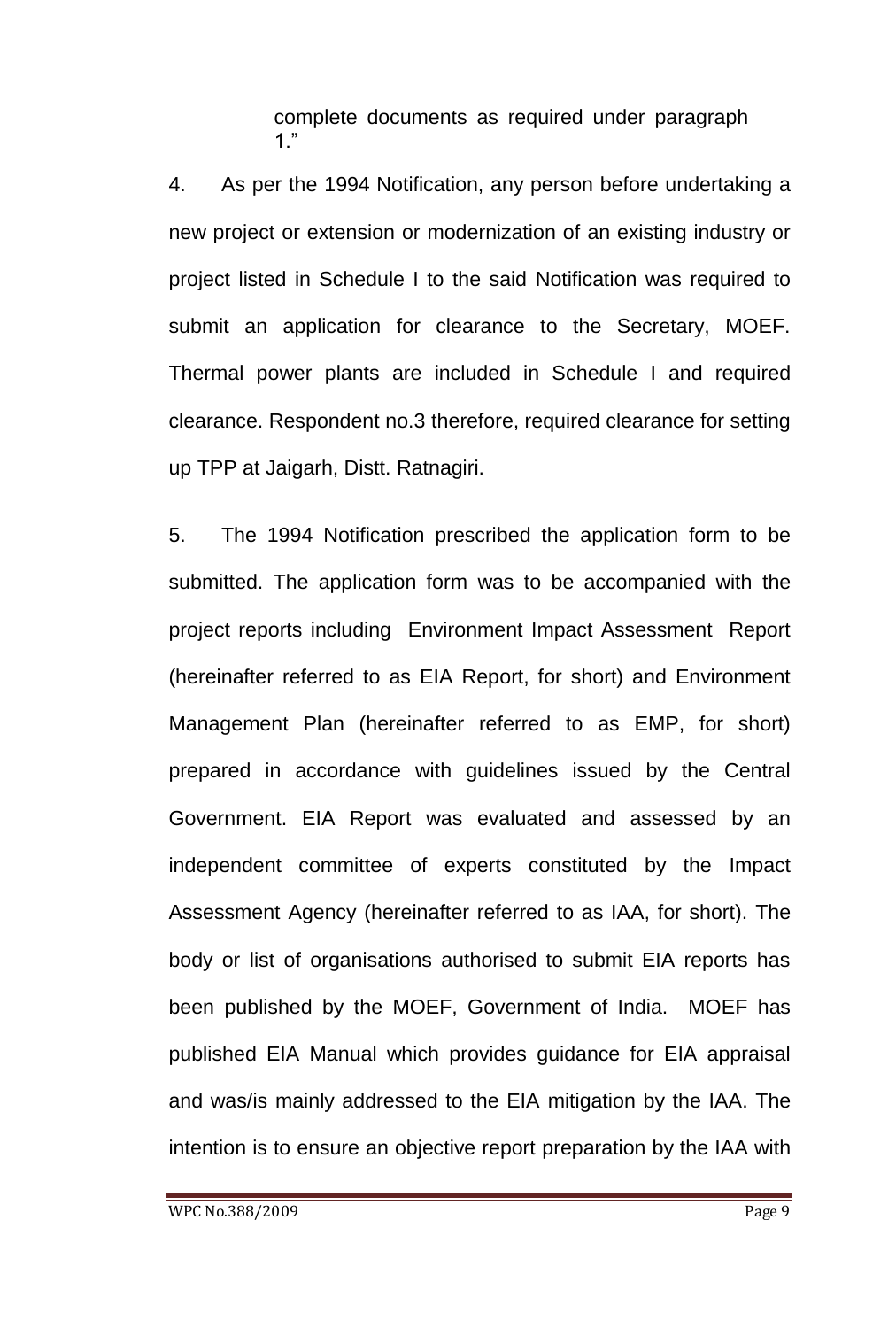relevant data of consequences/impact, to enable the authorities to take an informed decision. The objective of EIA is to foresee the potential impact of the proposed project on the environment, vegetation and persons in the area. A mitigation plan is to be drawn up in the EMP to guide the applicant towards environment improvement. Both EIA Report and EMP are crucial for both clearance and monitoring the clearance conditions and require inclusion and coverage of all significant environmental impacts and their mitigation.

6. As per para 1.5 of EIA Manual there can be comprehensive or a rapid EIA (hereinafter referred to as REIA, for short). The difference lies in the time scale of the data on which the EIA report is prepared. REIA is prepared on data collected in one season, other than monsoon. REIA is acceptable if it does not compromise on the quality of the decision making. A comprehensive EIA report is based upon the data collected for a period of one year. A review of the REIA report is made, to decide whether comprehensive EIA is warranted or not.

7. The object of EIA rapid or comprehensive is to identify the consequences and the affect of the proposed project on the environment in the area, including vegetation, flora and fauna. The independent certifying agency-IAA is required to examine data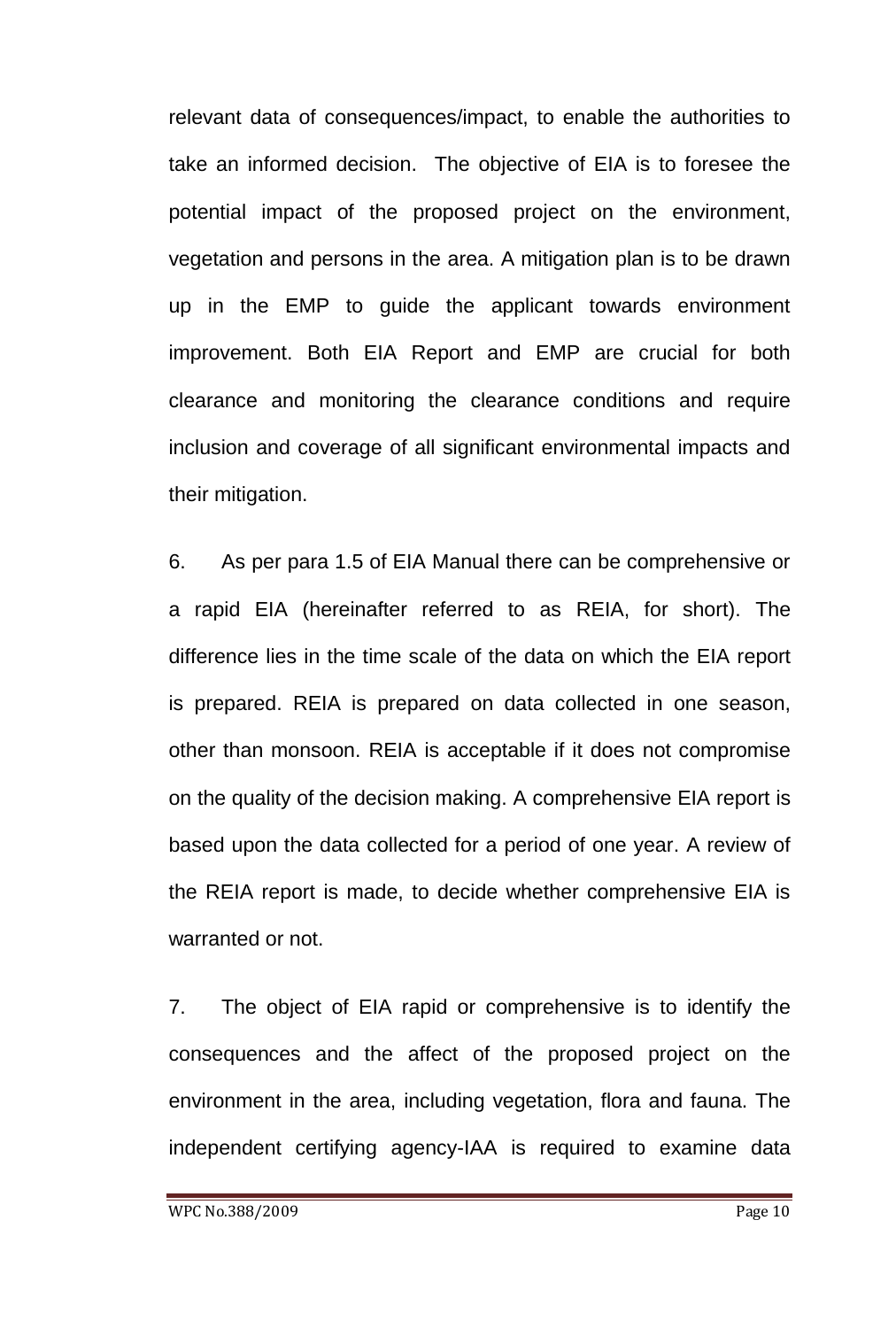furnished by the project authorities and supplement it by collecting further data during site visits. This enables an objective and effective collection of data and analysis so that an informed decision can be taken on the consequences of the proposed project. In the present case, the respondent no.3 had engaged services of an independent agency-EQMS India Pvt. Ltd. an authorized investigative agency for the said proposed project. Copy of the said REIA was produced in Court and has been taken on record. It is a rather bulky document containing the data and impact the proposed TTP will have in the area due to discharge of gases, pollutants, particulate matter, existing pollution levels and expected rise in pollution parameters after the proposed project.

8. Schedule IV of the 1994 Notification, required public hearing in the area before an application was considered by MOEF. The project proponent was required to submit 20 sets of REIA Report along with Executive Summary and other documents to the concerned State Pollution Control Board. Executive summary was a condensed synopsis of the REIA/EIA and should contain salient feature of the project, pollution levels existing and expected. Executive summary should be both in English as well as in the local language. The State Pollution Control Board was thereafter required to cause and issue notice for public hearing. The said notice was to be published in two newspapers widely circulated in the region of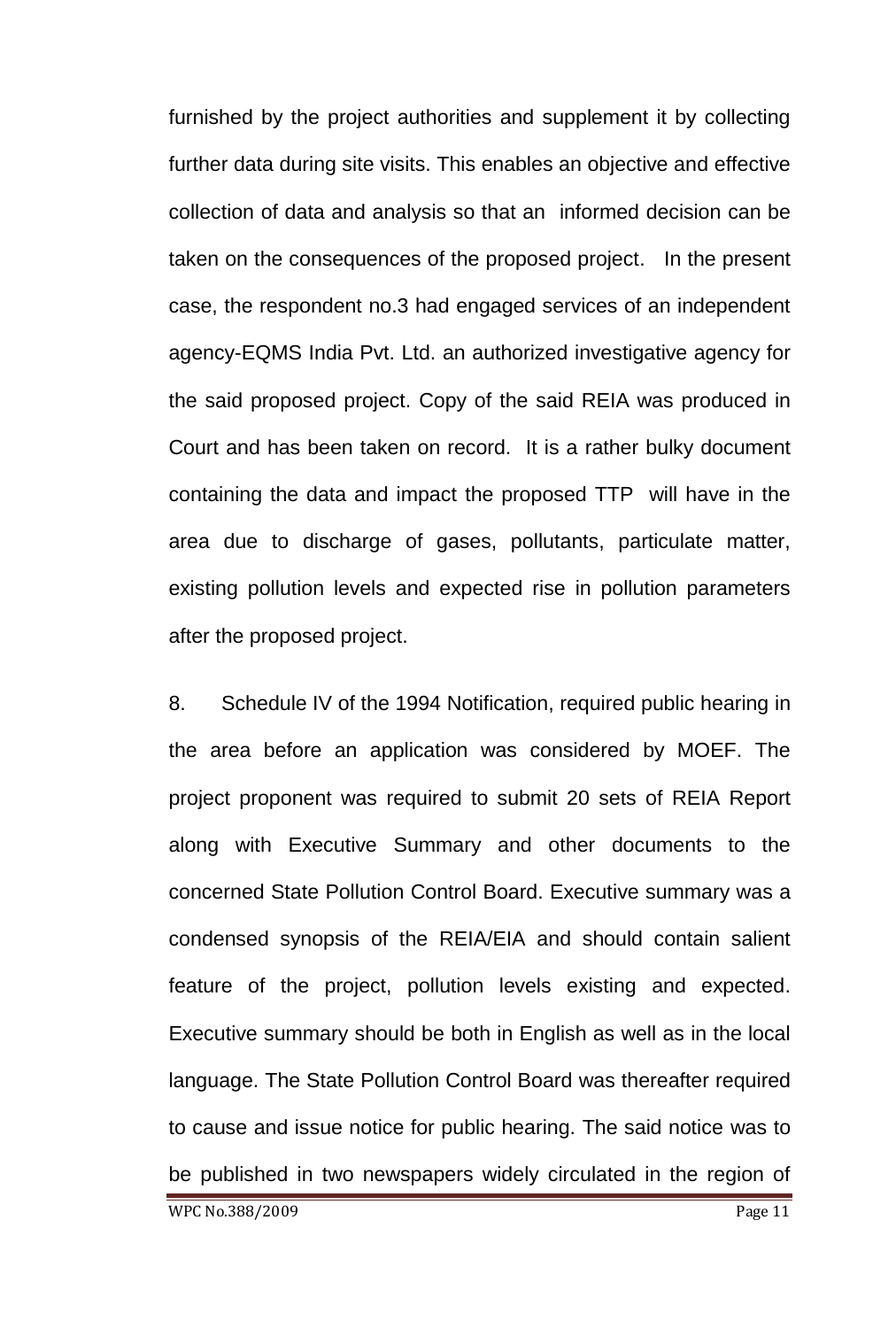the project, one of which should be in vernacular language of the locality concerned. The notice should mention date, time and place of public hearing. Suggestions, views, comments and objections were invited from the public within 30 days of the notification. All bonafide residents, environment groups and other locals at the project site or were likely to be affected could participate in the hearing. They were entitled to make oral or written suggestions to the concerned Pollution Control Board.

9. In order to have a proper and informed public hearing "the public" was to be provided access to the executive summary and REIA/EIA report. Schedule IV provides that the public would have access to the executive summary and REIA/EIA report at five places as stipulated therein. Importance of public hearing has to be emphasized. It is based on the principle of participatory democracy, community participation and also ensures that the affected persons have a say and their voice is heard. People have been given right to meaningful participation in decisions affecting their lives.

10. Learned counsel for the petitioner referred to the public notices and submitted that only copy of the executive summary was made available and was submitted by the respondent no.3 to the Maharashtra Pollution Control Board (hereinafter referred to as MPCB, for short) and copy of REIA report was never furnished and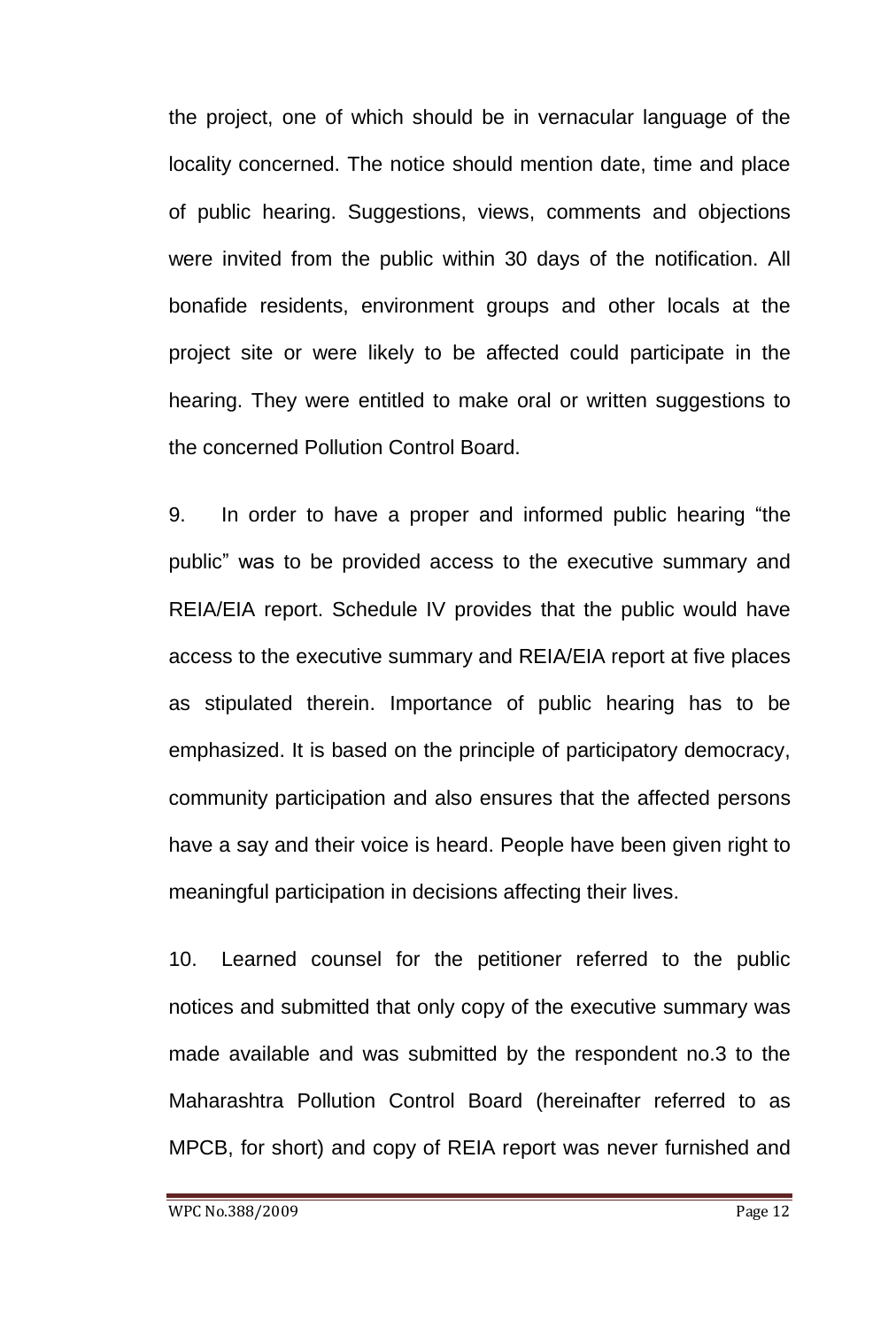therefore the public did not have access to the same. In this connection, he has also relied upon a judgment of a Division Bench of the Karnataka High Court in the case of *A. Thiruppaly Gram*  **Panchayat versus Union of India** dated 23<sup>rd</sup> March, 2006,a copy of which has been enclosed with the Writ Petition. Reference was also made to the pleadings filed by the respondent no.3 in a public interest litigation pending before the Bombay High Court.

11. We have examined the material placed before us and are not inclined to accept the said contention of the petitioner. The petitioner had not appeared or participated in the two public hearings and has no personal knowledge whether or not public had access to REIA Report at the five locations mentioned in Schedule IV. He did not make any request for inspection and access to REIA. Respondent no.3, on the other hand, has submitted that they had furnished 20 copies of the REIA Report in English and the Executive summary in Marathi and in English to MPCB vide their letter/application dated  $8<sup>th</sup>$  June, 2006. Reference was also drawn to the pleadings before the NEAA wherein specific averments to the said effect was made in para 18 of the reply affidavit. It was stated that the petitioner in his rejoinder filed to the said reply did not deny the said facts. It was submitted by the learned counsel for respondent no.3 that MPCB had made specific reference to the executive summary in their letters but this does not mean that they were not supplied the REIA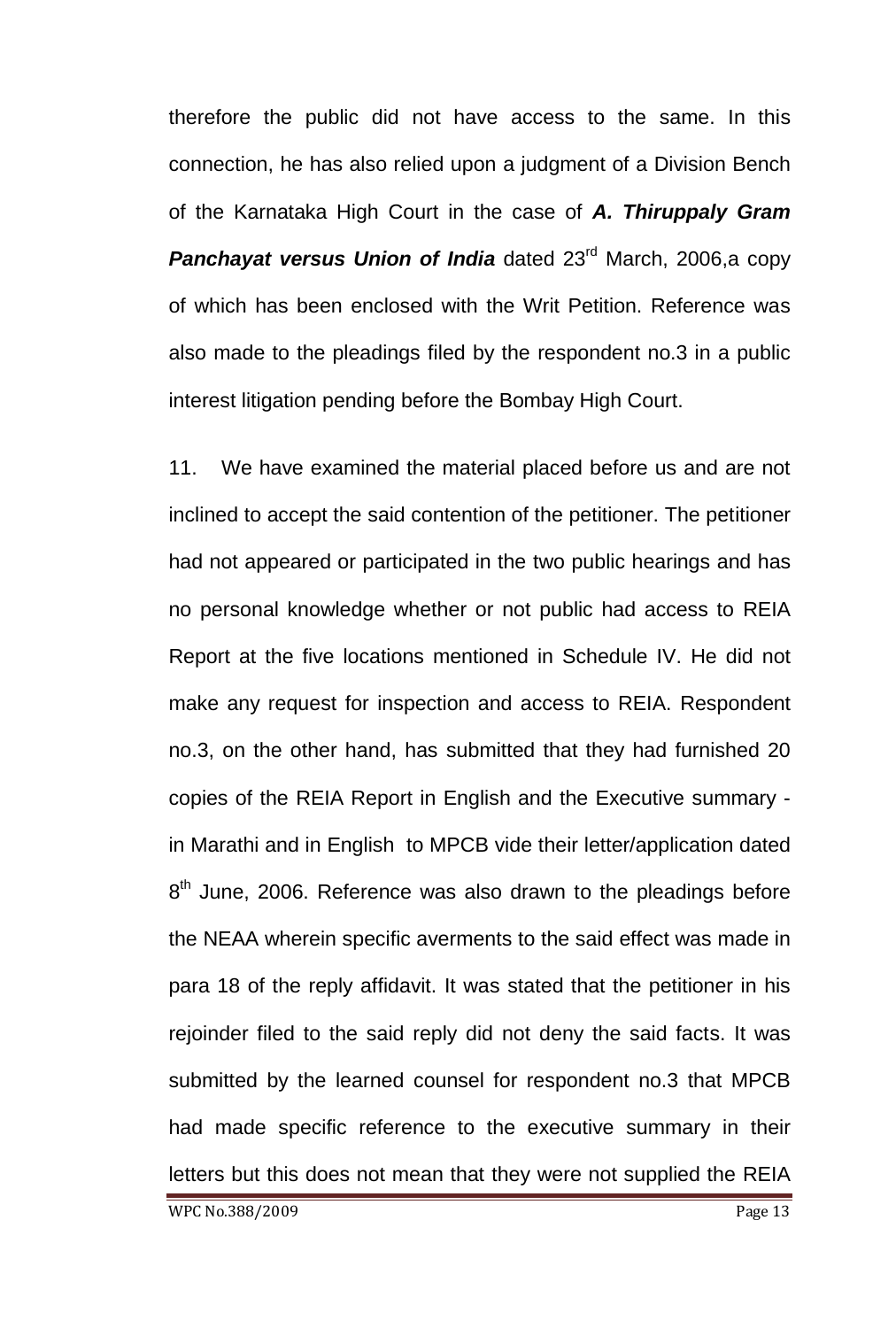Report, and its availability and whether access to the same was denied to the public. Our attention was drawn to the letter dated  $17<sup>th</sup>$ June, 2006 written by MPCB to the Collector, Ratnagiri enclosing therewith executive summary in English and Marathi and copies of "affect on environment" etc. It was stated that copy of "affect on environment" was a reference to the REIA report. Our attention was also drawn to the advertisements in English and Marathi which referred to the executive summary and other documents/information. It was stated that other documents/information referred to were the REIA report, EMP report etc.

12. Public hearing was held in the Collector's office on  $8<sup>th</sup>$ November, 2006. The said meeting, however, was inconclusive as the local inhabitants demanded that the proceedings should be conducted in Marathi and not in English or Hindi. The petitioner, as stated above, did not participate in this Meeting held on 11<sup>th</sup> August, 2006. Ratnagiri Bachao Sangharsh Samiti by their letter dated  $8<sup>th</sup>$ November, 2006 had demanded furnishing of copy of all documents to enable them to seek opinion of experts. In this letter, they did not claim that the REIA report was not available and access was denied. It was stated by them that they were not entirely opposing the project but were raising points which they would take up at the public hearing. They demanded that a copy of the REIA report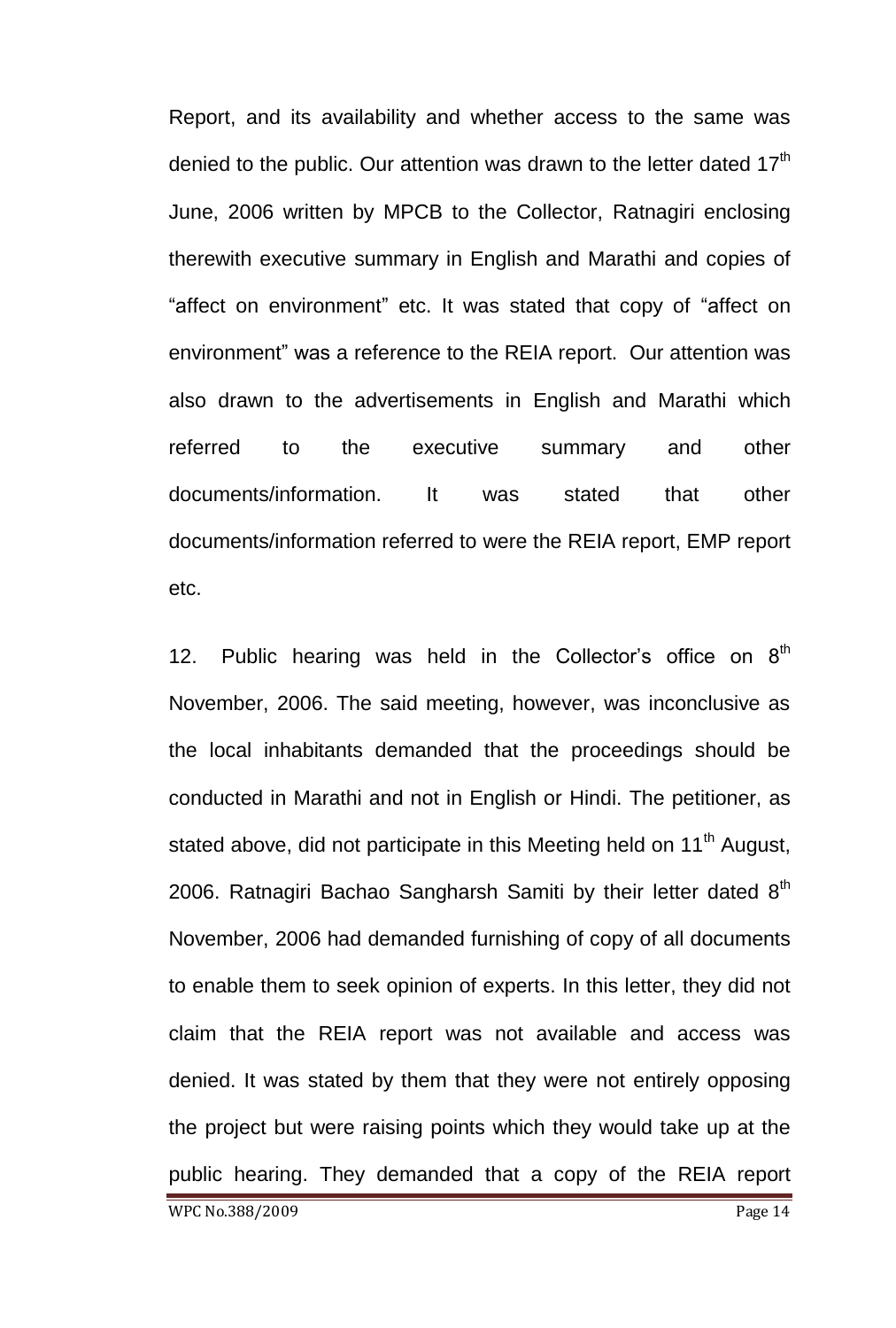prepared in respect of the project and other documents should be provided to them, so that their experts could study the proposed project. Respondent no.3 in reply to this letter had stated that MPCB had already distributed the said reports/documents as per rules. The said Samiti had also earlier written letter dated  $8<sup>th</sup>$  June, 2006 seeking copy of the REIA and other documents regarding environment impact.

13. On  $24<sup>th</sup>$  August, 2006 a fresh notice was published in the newspapers for public hearing to be conducted on 12<sup>th</sup> September, 2006.

14. On 12<sup>th</sup> September, 2006 public hearing was held at a location near the project site. The meeting was conducted in Marathi. The petitioner did not participate in the said meeting.

15. Ratnagiri Bachao Sangharsh Samiti did not file any writ petition or appeal under Section 11 of the Appellate Act. Another organisation, namely, Ratnagiri Zila Zagruk Manch has filed a public interest litigation, before the Bombay High Court against the public hearing. Petitioner relied upon the letter dated  $2<sup>nd</sup>$  December, 2006 written by Ratnagiri Zila Zagruk Manch. This letter was written three months' after the public hearing was held on  $12<sup>th</sup>$  September, 2006 and after respondent no.3 had already submitted their letter to the MOEF for clearance on  $6<sup>th</sup>$  November, 2006. In this letter,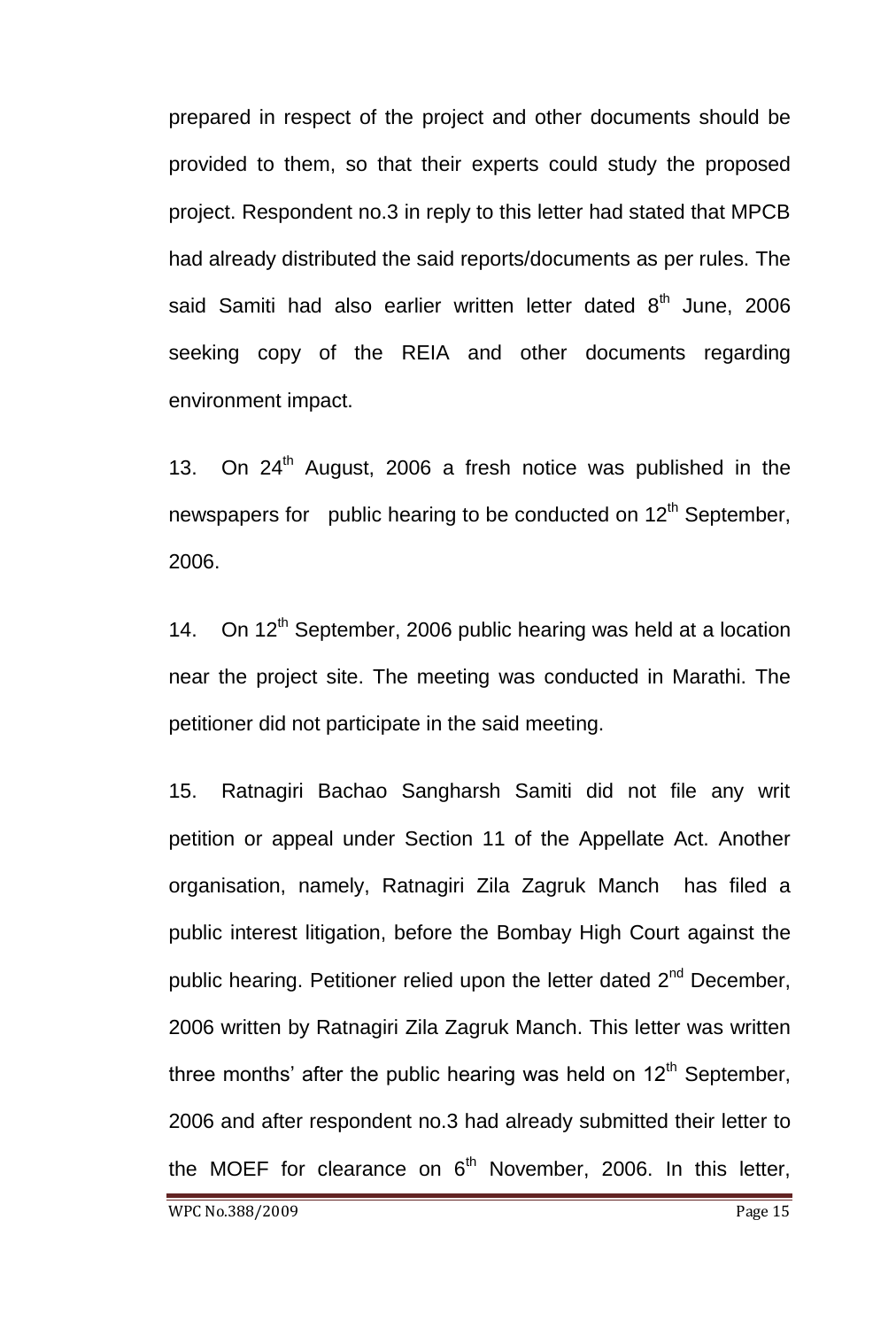Ratnagiri Zila Zagruk Manch had claimed that they were denied opportunity to examine the complete REIA report before the public hearing and they could not raise genuine concerns in the meeting held on 12<sup>th</sup> September, 2006. Respondent no.3 disputes the contents of this letter and had stated that the letter was not addressed to any person. It was also pointed out that in the Writ Petition filed by Ratnagiri Zila Zagruk Manch before the Bombay High Court, no grievance has been made that the REIA report was not made available and public was denied access to REIA. It was claimed that the said Manch was not represented in the public hearing held on  $12<sup>th</sup>$  September, 2006.

WPC No.388/2009 Page 16 16. In the light of the aforesaid position, it is not possible to accept the contention of the petitioner that the REIA report was not available and copies of the said report were not submitted by the respondent no.3 to MPCB along with their application. The petitioner was not present in any of the meetings and has no personal knowledge whether the REIA report was supplied to MPCB (though this factor alone is not conclusive. The report must be assessable). On the other hand, there are documents to support the contention of the respondent no.3 that these were duly supplied. MPCB admits that they had received 20 copies of the REIA report and were available and assessable to public. Judgment of the Karnataka High Court in the case of *A.Thiruppaly Gram Panchayat* (supra) is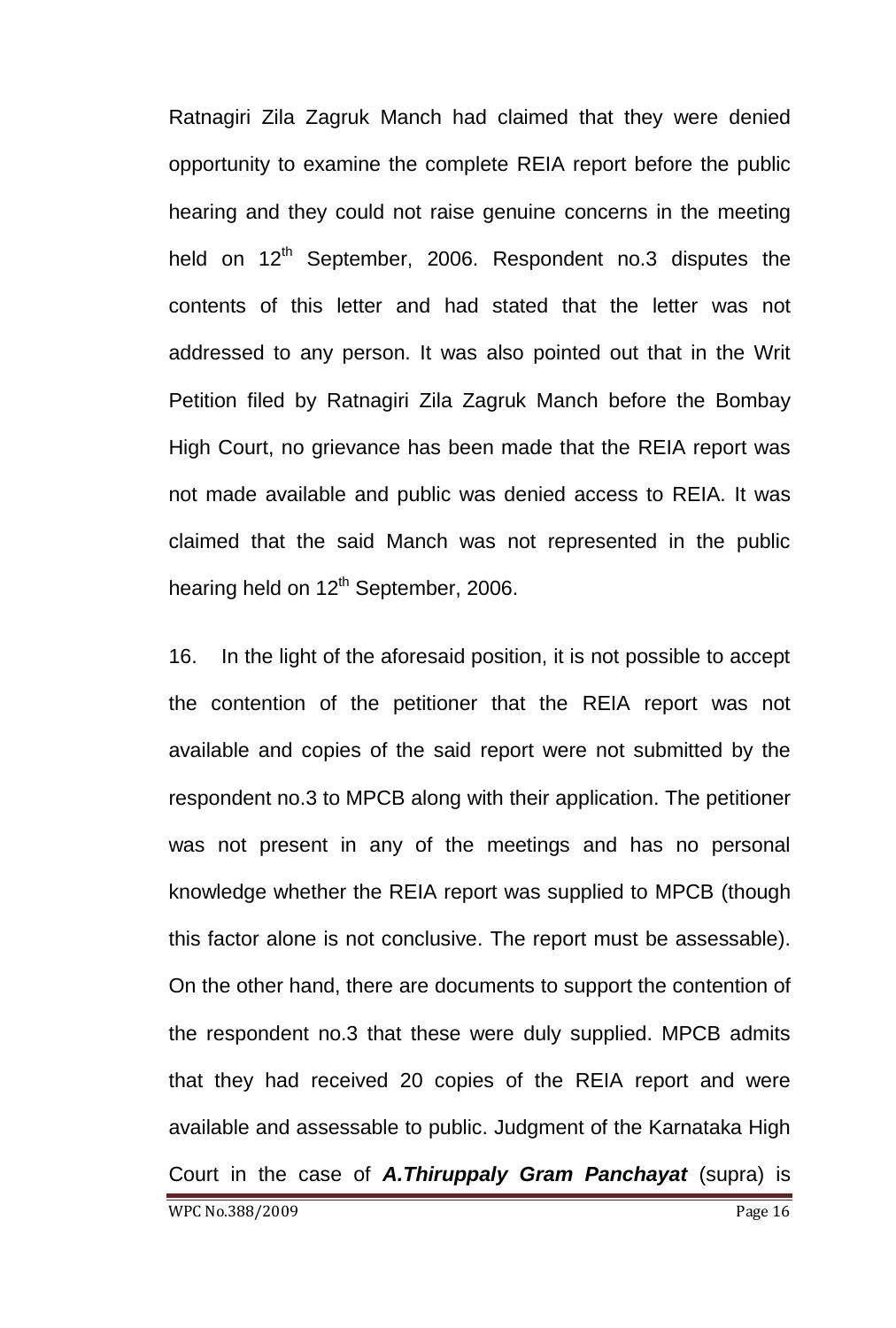therefore distinguishable as in the said case the project proponent had not published the REIA report and there was also failure to hold public meeting in terms of 1994 Notification.

17. The contention of the petitioner that two separate REIA reports were prepared and the first REIA report was replaced by the second REIA report is also without merit. Respondent no.3 has drawn our attention to the corrections made in the REIA report, after the public hearing. The said corrections are minor amendments and are of inconsequential nature. The basic fabric of the REIA report continues to be the same. The minor corrections do not in any manner reflect upon the data, evaluation thereof and statements made in the REIA report. This aspect was explained by the respondent no.3 before NEAA in their affidavit dated 17<sup>th</sup> March, 2008. Similarly, the contention of the petitioner that the application form of respondent no.3 should have been rejected as it did not disclose alternative location to the proposed project site has to be rejected. Respondent no.3 had explained that the project site was identified as it was ideal due to accessibility to road, availability of table top barren land, availability of sea water for cooling, potential for unloading of imported coal and exporting fly ash and there was no rehabilitation and resettlement issues as the area was not inhabited. Respondent no.3 relied upon the advantages of the present location, which was purchased by them long back in 1992. It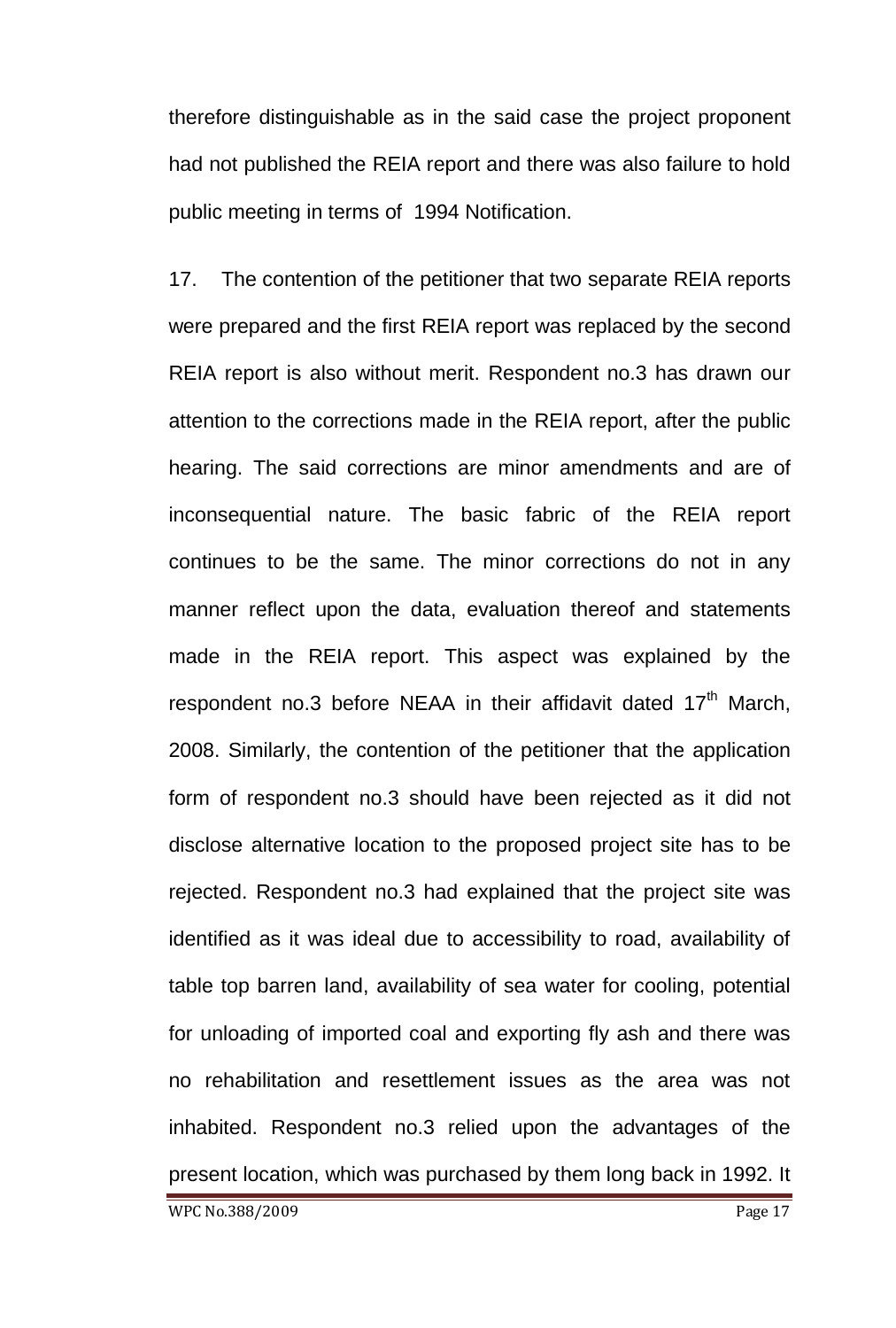is not the case of the petitioner that they or anyone else had identified a more suitable location or had proposed that the project should be located at a different place. Respondent no.3 had identified only one location and the application of respondent no.3 was required to be examined with reference to the said location. Alternative location could have been stated by the respondent no.3 as a second choice, if the first choice was not acceptable. However, lack of second choice/location did not prevent examination of the suitability of the suggested location. Alternative location could have been suggested/identified by third persons or IAA/MOEF and on consideration the consent/approval for the present location could have been rejected. No second location was suggested by any person in the public hearing or even thereafter.

18. All applications for clearance under the 1994 Notification were referred by MOEF to an Expert Appraisal Committee. On  $6<sup>th</sup>$ November, 2006, the respondent no.3 submitted a detailed application for obtaining environment clearance to MOEF in respect of the proposed project. The same was taken up for consideration by the Expert Appraisal Committee in its  $40<sup>th</sup>$  meeting held on 9-10<sup>th</sup> January, 2007. The Committee noticed the salient features of the project and the statements and undertakings given by the respondent no.3. It was noticed that a case was pending before the Bombay High Court in which the issue relating to impact of the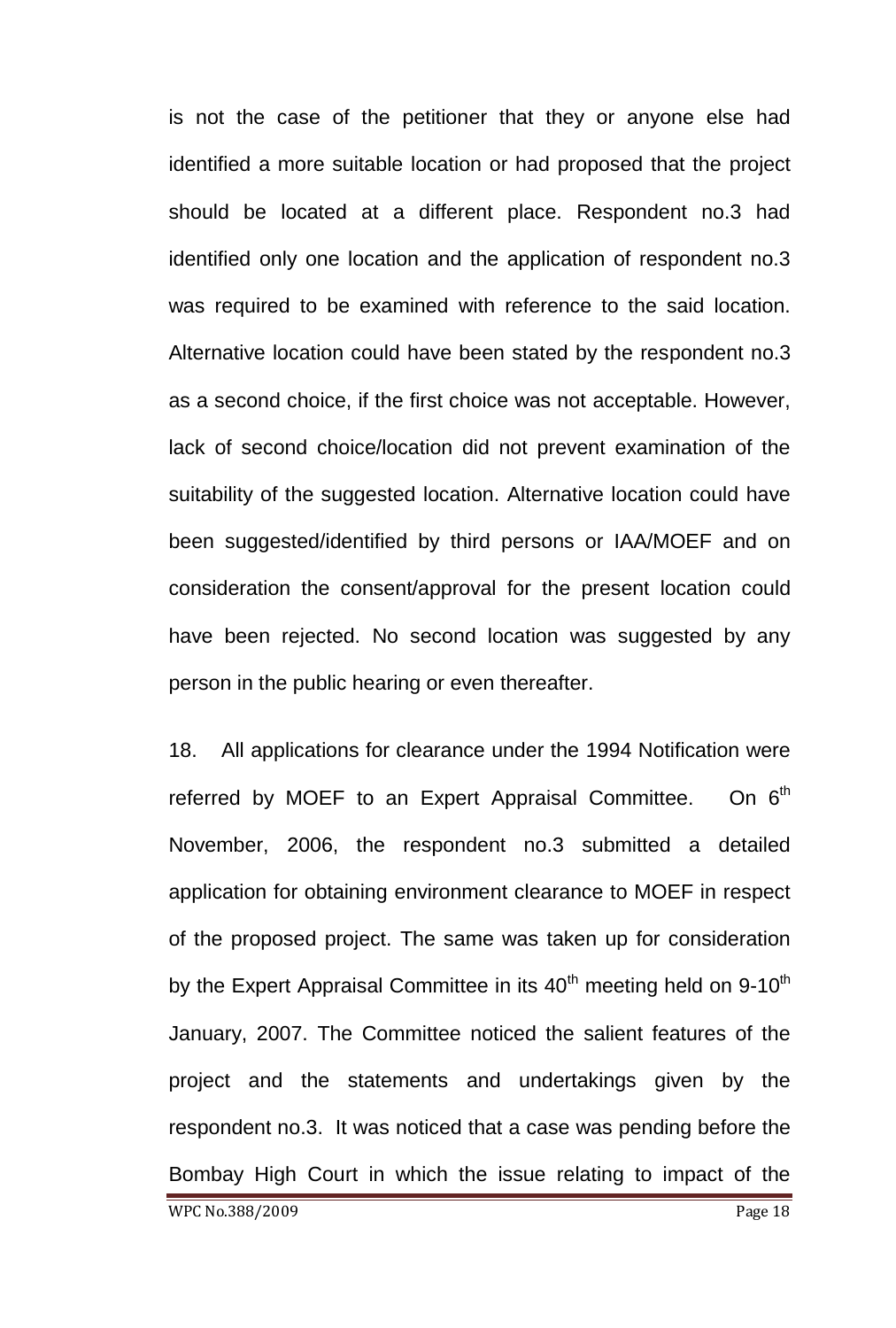project on alphanso mango plantations had been raised. Representation received from Ratnagiri Zila Zagruk Manch alleging irregularities in the public hearings was also taken note of. Respondent no.3 informed the Committee about the proposed study to be undertaken by KKVD regarding impact of the project on the mango plantations. It was stated by the respondent no.3 that the study was to be completed in six months. The Committee sought information on as many as 16 points as recorded in the minutes of the meeting held on  $9-10^{th}$  January, 2007. Two points specifically raised in the meeting pertain to impact, if any, on alphanso mango plantations and control measures for sulphur dioxide gas discharge in view of the sensitivity of the area in terms of mango plantations. The last paragraph records "it was decided that the proposal may be considered further only after the study on the impact of the project on alphanso mango plantations has been completed and the report submitted in addition to the information as mentioned above. Till such time the proposal may be kept in abeyance."

19. However the matter did not wait for six months or for complete report from KKVD. The matter was taken up in the 42<sup>nd</sup> meeting of the Expert Appraisal Committee held on  $12-14<sup>th</sup>$  March, 2007. The Expert Appraisal Committee specifically noted the information/clarification sought in the earlier meeting and recorded that the mangroves exist beyond 4 kms. of the proposed sea water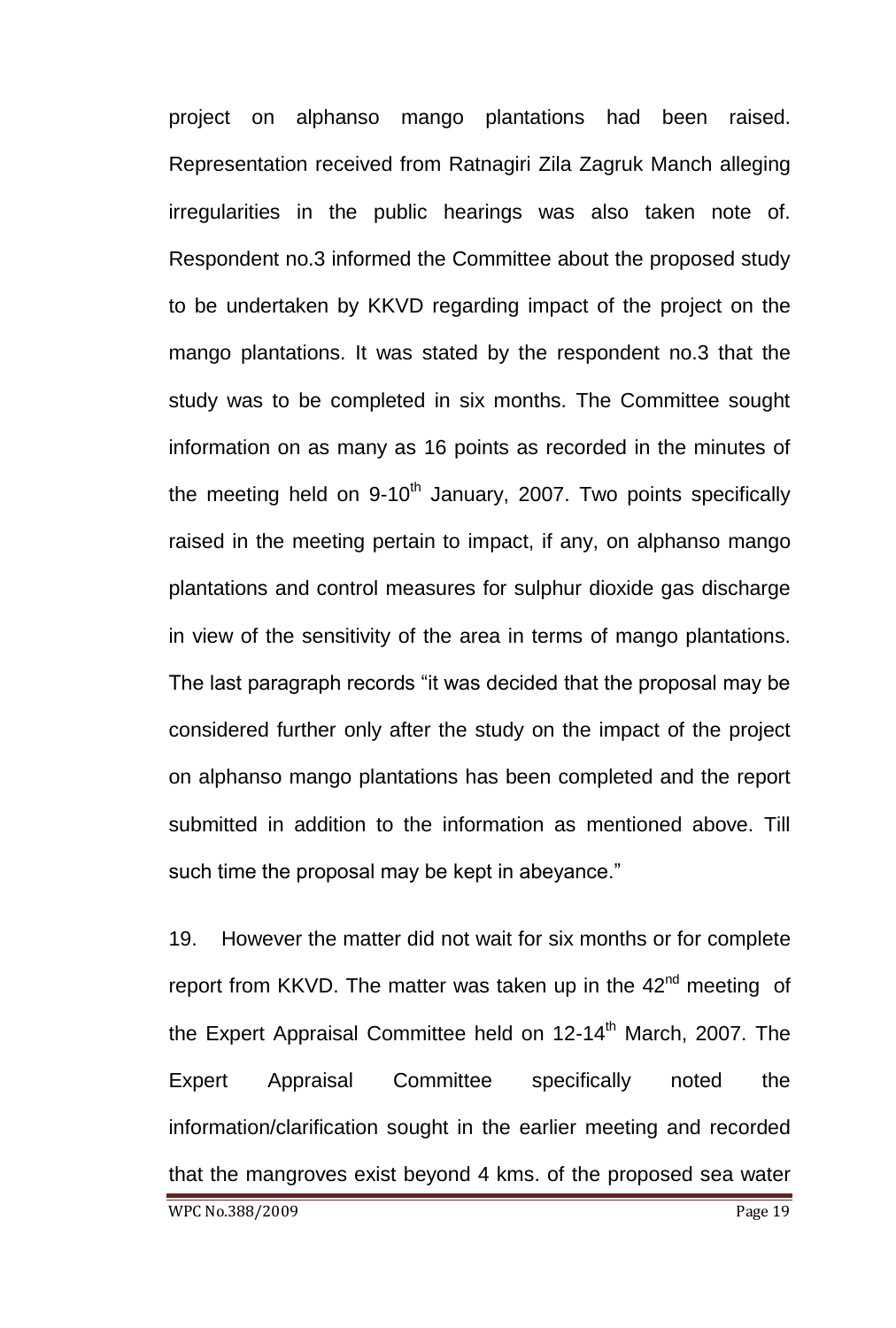intake point and 8 kms from the output point. It was recorded that the proposed site did not fall within the coastal biosphere reserve. The minutes record that within the 7 kms. radius of the study area covering the total land area of 7543 hectares, mango plantations were limited to 48 hectares and in 10 km radius covering a land area of 13369 hectares, mango plantations was in 336 hectares. Reference was made to the report from KKVD regarding impact of the proposed TTP with special reference to plants and fisheries. The minutes incorporates the following conclusion of KKVD :

> "The proposal was earlier considered by the Committee during its meeting held on January 9-10, 2007 wherein the Committee had sought additional information/clarifications. Based on the information/clarifications received from the proponent, the proposal was further considered by the Expert Committee. It was stated by the proponent that there are no mangroves in the proximity of the project area. The mangroves exists beyond 4 km from the proposed seawater intake point and about 8 km from the outfall point. The sulphur content in the coal to be used as coal will not exceed 0.6% and ash content 12%. The cooling water blow down design has been modified to discharge cold water from the cooling water as against hot water blow down proposed earlier. The proposed site does not fall within the coastal biosphere reserve. Based on the modeling, it was shown that the maximum 24 hourly average ground level concentration of SO2 will be 12.22 ug/m3 at a distance of 3.2 km in the south east direction due to the plant. Space provision will be kept for FGD, if required.

> The proponent also submitted a report from KKVD regarding the impact of the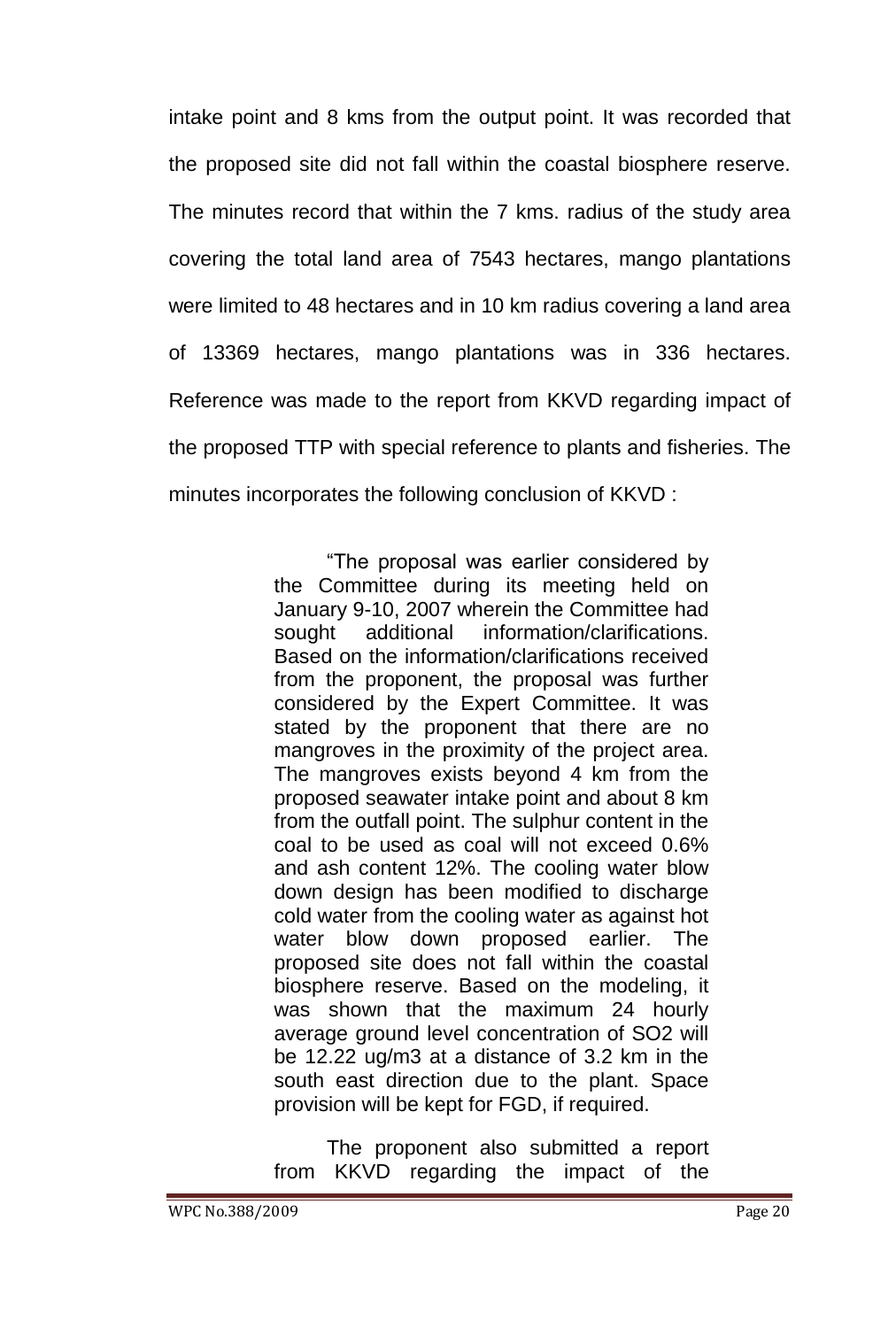proposed TPP with special reference to horticulture plants and fisheries. The report has concluded as under:-

"Based on the impact assessment studies conducted by the EQMS India Pvt. Ltd., New Delhi and prediction levels of pollutant mentioned by Maharashtra Pollution Control Board and Central Pollution Control Board, New Delhi, it appears that the activities to be undertaken by JSWERL for power generation at Jaigad are not likely to affect horticultural plantation and mango plantation in particular as well as marine life significantly provided JSWERL"s strictly maintains its adherence to its commitments made for preventing environmental pollution from time to time in long run. However, Alhonso mango being the choicest variety of mango and a premium quality, branded variety in national and international market is necessary to undertake detail study for a period of 4 years to evaluate impact. Similar type of research is also necessary for marine fisheries."

(emphasis supplied)

20. After noticing the report of the KKVD and considering the recommendation made, the project was approved subject to conditions as under:-

> "(i) No activities in CRZ area will be taken up without requisite clearance under the provisions of the CRZ Notification, 1991.

> (ii) The detailed study regarding the impact on Alphonso mango and marine fisheries as recommended in the report of Dr.B.S. Konkan Krishi Vidyapith shall be undertaken. Based on the same, additional safeguard measures as may be required will be taken by the proponent. A copy of the report will be submitted to the Ministry. The cost towards undertaking the study and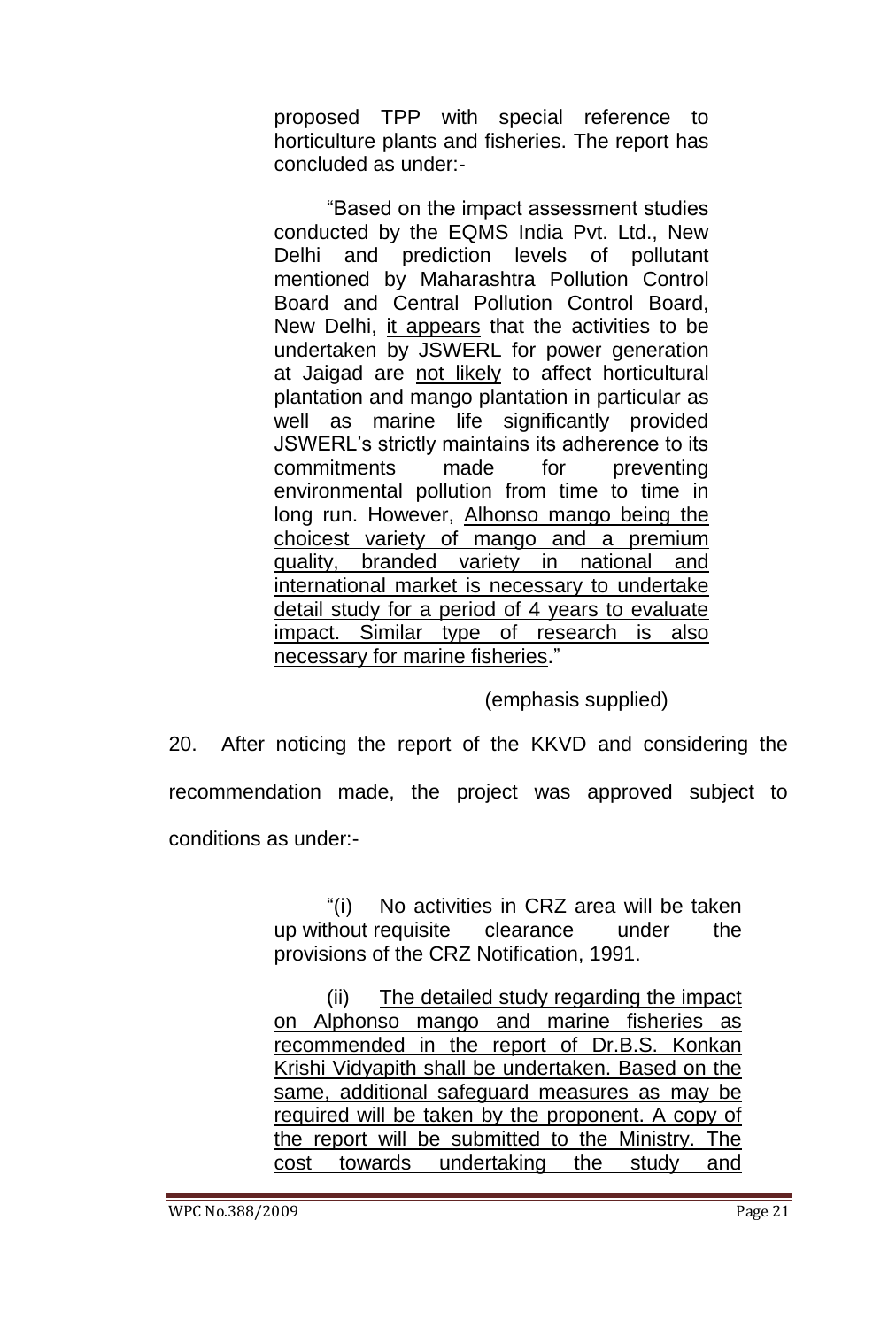### implementation of safeguard measures, if any, will be borne by the project.

(iii) Space provision for FGD will be kept, if required at a later date.

(iv) Cooling water blow down will be discharge from the cold water side and not from the hot water." (emphasis supplied)

21. There is contradiction between the minutes of the meeting of the Expert Appraisal Committee held on 9-10<sup>th</sup> January, 2007 and 12-14<sup>th</sup> March, 2007. On  $9^{th}$ -10<sup>th</sup> January, 2007, the application was decided to be kept in abeyance to await the report of KKVD which as per the said minutes would take six months. What was before the Committee on  $12-14<sup>th</sup>$  March, 2007 was a preliminary report prepared within 2-3 months. The minutes dated 12-14<sup>th</sup> March, 2007 record that as per the report submitted by KKVD it would take about four years of detailed study to effectively evaluate the impact of the proposed plant. KKVD on the basis of the existing material, in form of assessment studies conducted by EQMS India Pvt. Ltd., and predictions on the level of pollutants made by MPCB and Central Pollution Control Board, Delhi, had stated that it was likely that there would not be any adverse impact on horticulture, mango plantations or marine life, subject to the condition that the respondent no.3 strictly maintained adherence to their commitments. The so called report submitted by KKVD is extremely guarded and cautious. It was not based on their data and studies. It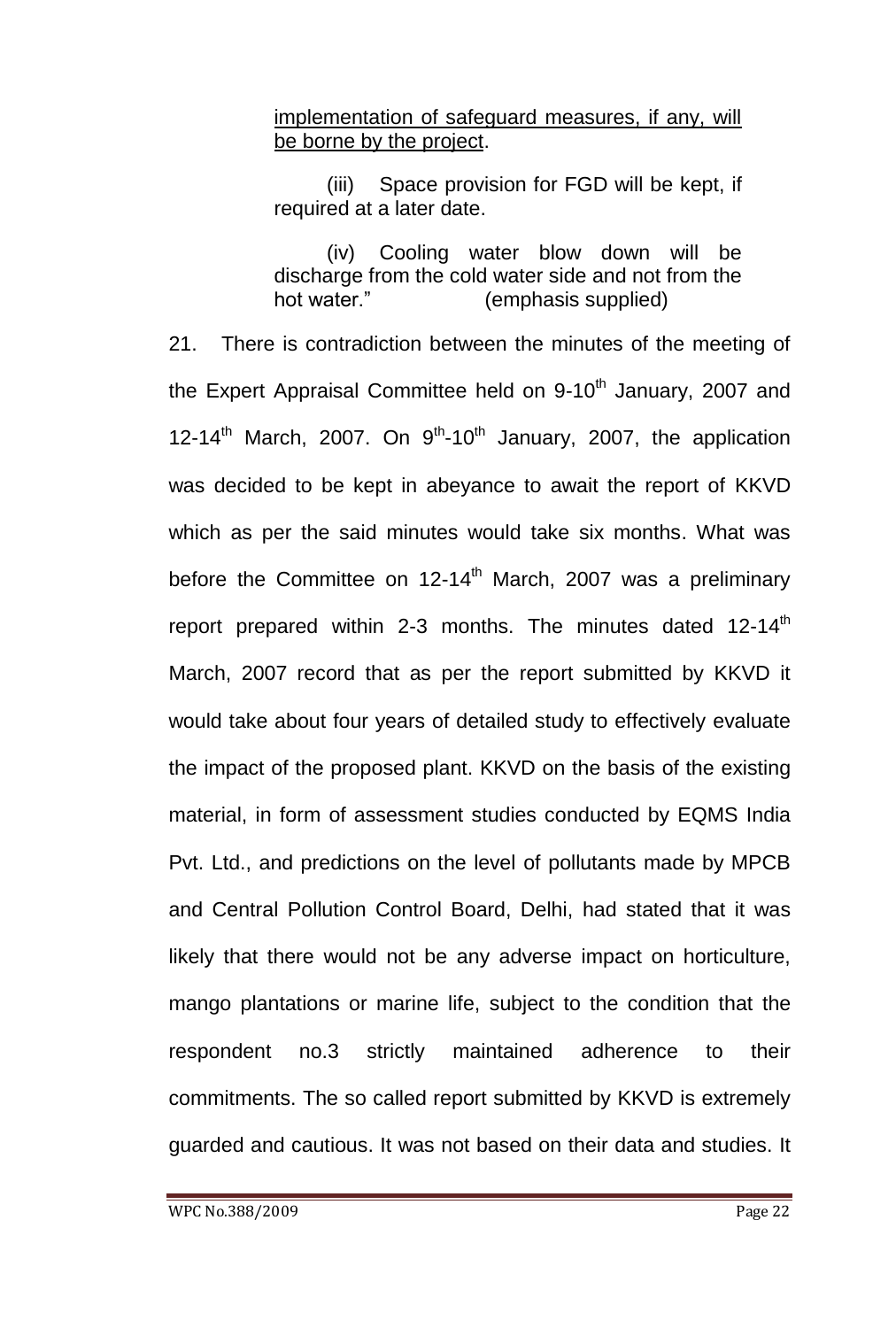was not conclusive and does not give approval but qualified statements were made. Further KKVD in clear terms had stated that any final assessment would require a detailed study for a period of four years to evaluate the impact on mango plantations and the marine life/fisheries. This was noted by the expert committee themselves in their minutes dated  $12-14<sup>th</sup>$  March, 2007 quoted above. Further the issue of provision of FGD has been left to be decided at a later stage. Position before NEAA remained the same.

22. Doctrine of sustainable development has come to be accepted as an answer to balance on one hand the various developmental regimes aimed at ensuring better living, social and economic conditions for human beings and on the other hand ensuring that the consequences of development do not exceed the carrying capacity of the ecosystem but are compatible with the need to protect and improve the environment. Sustainable development, simply put, is a process in which development can be sustained by nature with or without mitigation (Rio Conference of 1992). The doctrine accepts requirement to industrialise and develop, at the same time accepts that it is necessary to protect environment and ecosystems. The need is to harmonise development and nature but the pollution and damage to the ecosystem and environment must not exceed the carrying capacity of nature. The Supreme Court has accepted doctrine of sustainable development as Law referring to Articles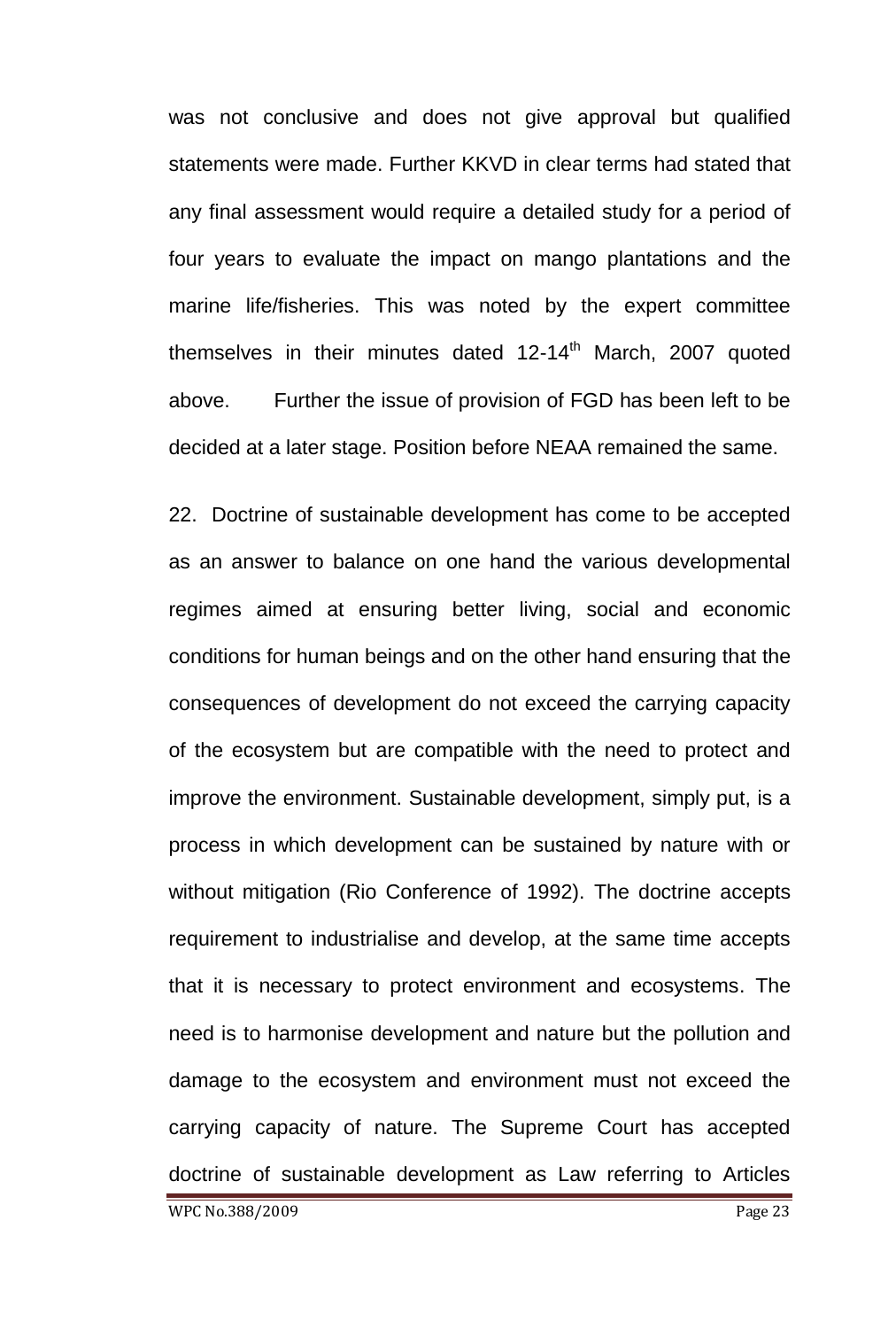14,21,48-A and 51-A(g) of the Constitution of India. Said doctrine has been justified on "intra-generational equity or responsibility" and "public trust". The Concept of "public trust" accepts nature and ecosystems belong to the people and the State as a sovereign holds them in trust for public use and benefit. The doctrine does not prohibit alienation of the property held in public trust but requires that the alienation should be in a manner consistent with the nature of the said trust. Natural resources like air, water, forest, vegetation etc., are of great importance to the people as a whole and should not be subjected to private ownership or commercialisation, when public interest suffers a greater damage due to over exploitation of the nature. Lastly, Laws of Nature have to respected and for the benefit of people and human race require observation and compliance.

23. Doctrine of sustainable development and its application has resulted in development of concepts of the "Polluter Pays principle", 'Onus of Proof' and the 'Precautionary Principle'. The 'polluter – pays" principle makes the polluter *absolutely liable* for the harm caused and requires him to bear the financial costs of both preventing and remedying damage caused by pollution. Further, there is a positive obligation on the actor or the developer as the "onus of proof" is on him to show that his action is environmentally benign.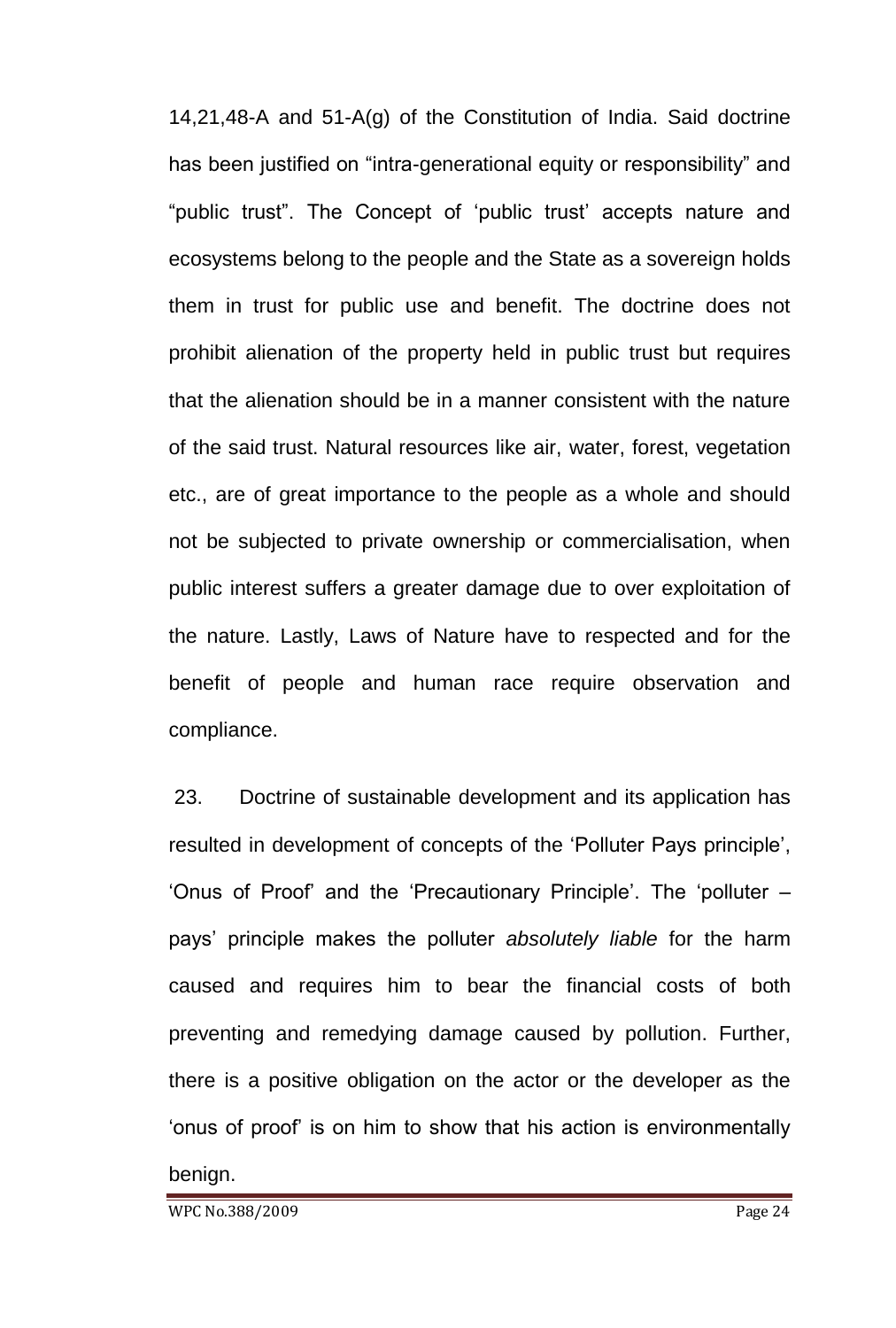24. The "Precautionary Principle" is preferred to the assimilative capacity principle, which assumes that science would provide policy makers with information and necessary means to avoid encroaching upon the capacity of nature to assimilate impacts and presumes that scientific advancement and expertise would be available in future to deal with the harm caused. Precautionary principle makes it mandatory for the Government to not only anticipate and prevent but also attack the causes of environment degradation. Where there is an indefinable risk of serious or irreversible harm, it may be appropriate to place the burden of proof on the person or entity proposing the activity that is potentially harmful to the environment and that lack of scientific certainty should not be used as a reason for postponing measures to prevent such harm to the environment. (See report of Dr. Sreenivasa Rao Premmarju, Special Rapporteur, International Law Commission, quoted in *A.P. pollution Control Board Vs. Prof. M.V.Nayadu*, (1999)2 SCC 718.) Precautionary principle has been adopted and applied requiring that when there are reasonable or irreversible chances of ecological damage, lack of full scientific certainty should not be used as reasons for postponing cost effective measures to prevent environment degradation (See, principle 50 of the Rio Conference,1992). The said principle highlights that scientific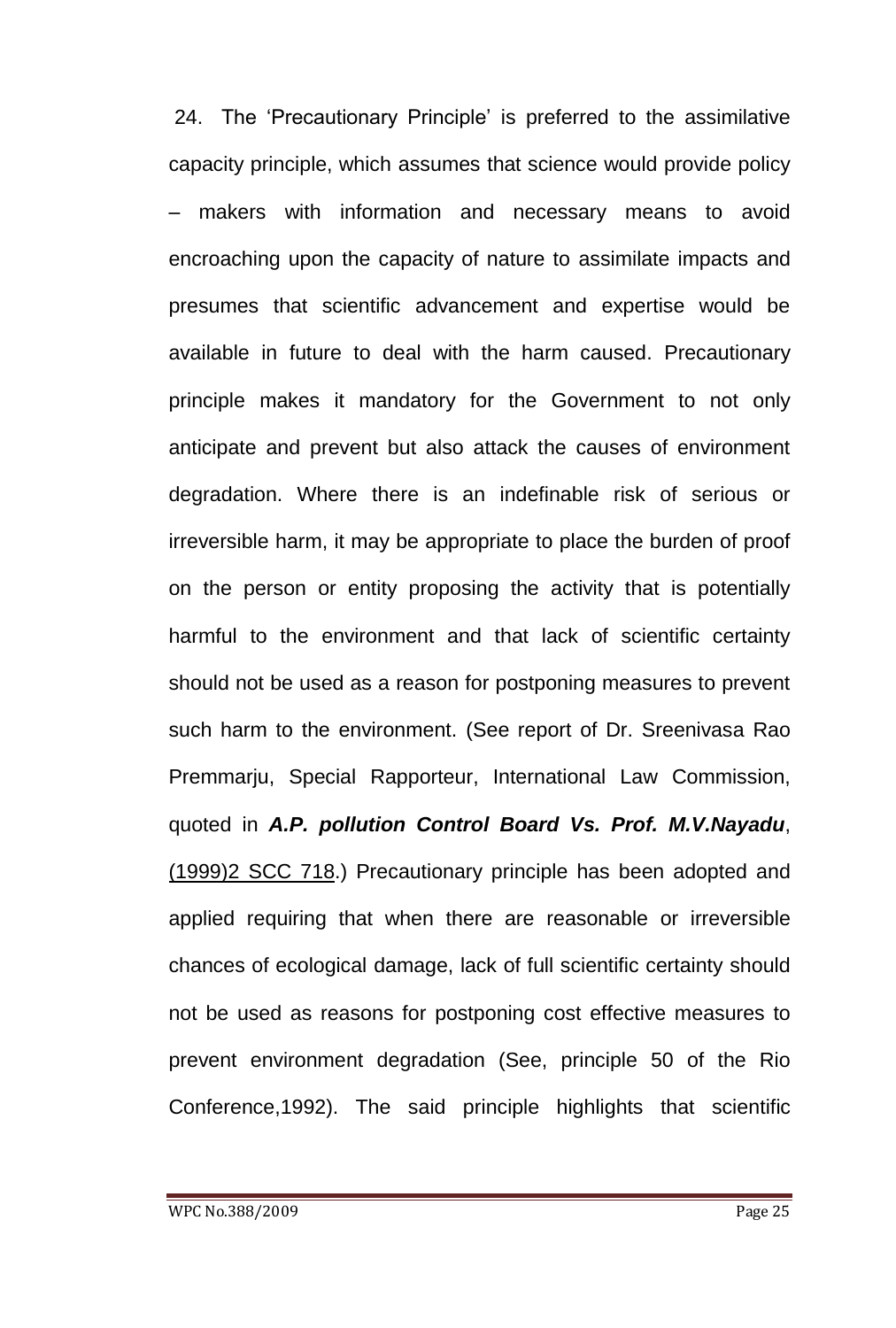uncertainty should not preclude preventive measures to protect the environment.

25. UN Framework Convention on Climate Change states :

"The Parties should take precautionary measures to anticipate, prevent or minimize the causes of climate change and mitigate its adverse effects. Where there are threats of serious or irreversible damage, lack of full scientific certainty should not be used as a reason for postponing such measures, taking into account that policies and measures to deal with climate change should be cost-effective so as to ensure global benefits at the lowest possible cost. To achieve this, such policies and measures should take into account different socio-economic contexts, be comprehensive, cover all relevant sources, sinks and reservoirs of greenhouse gases and adaptation, and comprise all economic sectors. Efforts to address climate change may be carried out cooperatively by interested Parties."

26. The principle has been applied in India depending upon factual matrix, scientific data available and nature and extent of risk in each case. The ratio discernible from the decisions of the Supreme Court is that where environmental risks are in some way "uncertain but not negligible", then regulatory action is justified. In such cases, burden of proof is on those attempting to alter the status quo. Risk of harm to the environment and human health or development is to be decided on the principle of greater public interest, according to a "reasonable persons" test. (See, para 11 of

*Vellore Citizens' Welfare Forum Vs. Union of India*, (1996) 5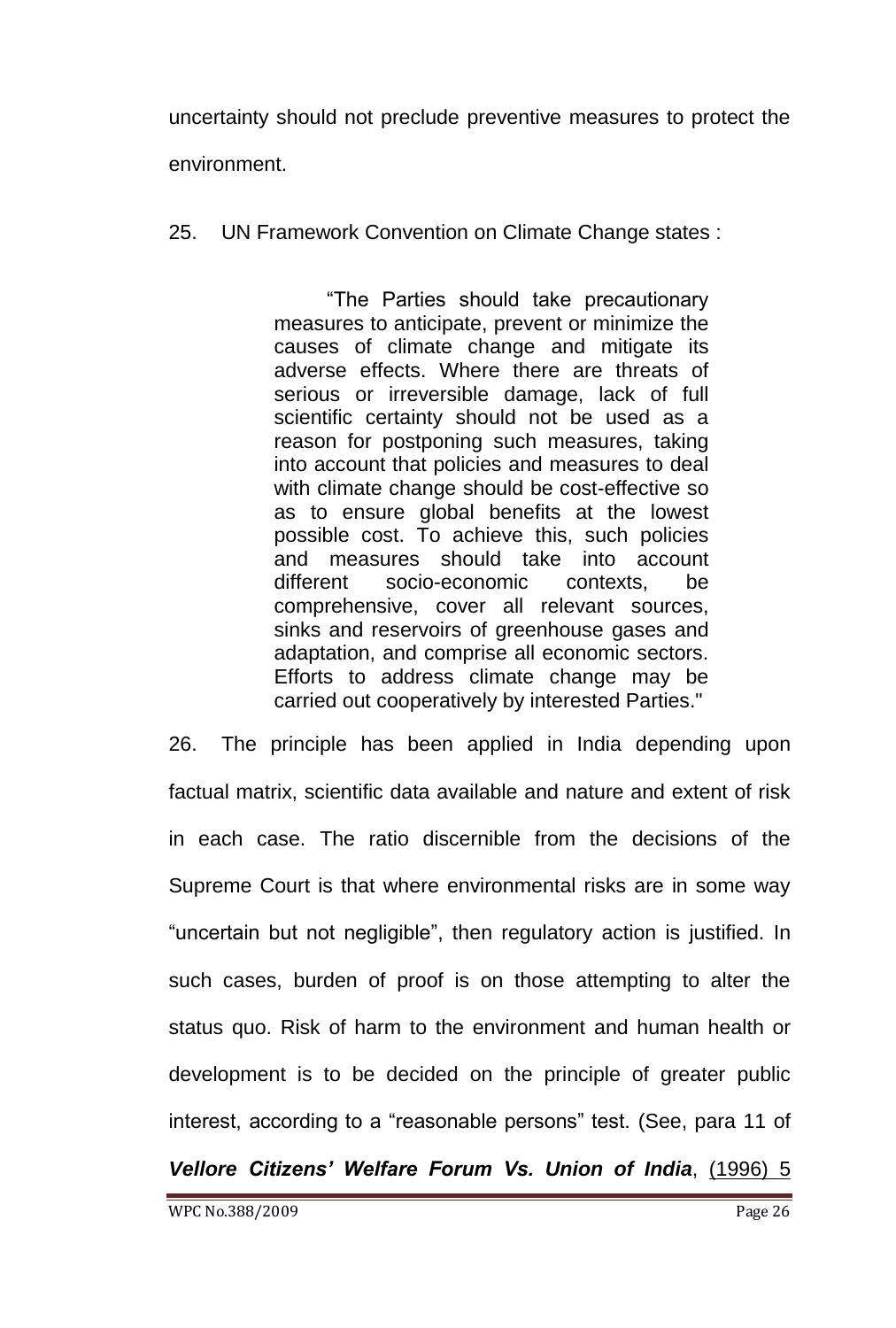SCC 647, para 39 of the judgement in *A.P.Pollution Control Board Vs. Prof.M.V.Nayudu*,(supra) and paras 77 to 79 of *Karnataka Industrial Areas Development Board Vs. C.Kenchappa*, (2006) 6 SCC 371.) The precautionary principle makes it mandatory for the Government to not only anticipate and prevent but also attack the causes of environment degradation.

Further, "there is nothing to prevent decision-makers from assessing the record and concluding that there is inadequate information on which to reach a determination. If it is not possible to make a decision with 'some' confidence, then it makes sense to err on the side of caution and prevent activities that may cause serious or irreversible harm. An informed decision can be made at a later stage when additional data is available or resources permit further research." (Again a quote from *A.P.Pollution Control Board Vs. Prof. M.V.Nayudu*,(supra).)

27. The petitioner has filed before us information received from KKVD under the Right to Information Act, 2005 (hereinafter referred to as RTI Act, for short). Respondent no.3 had written letter dated 14<sup>th</sup> August, 2006 to KKVD to give their expert comments on the impact of TPP proposed to be set up by the said respondent on mango plantations in or around the project site. Respondent no.3 made a presentation and submitted copy of REIA to KKVD on 31<sup>st</sup>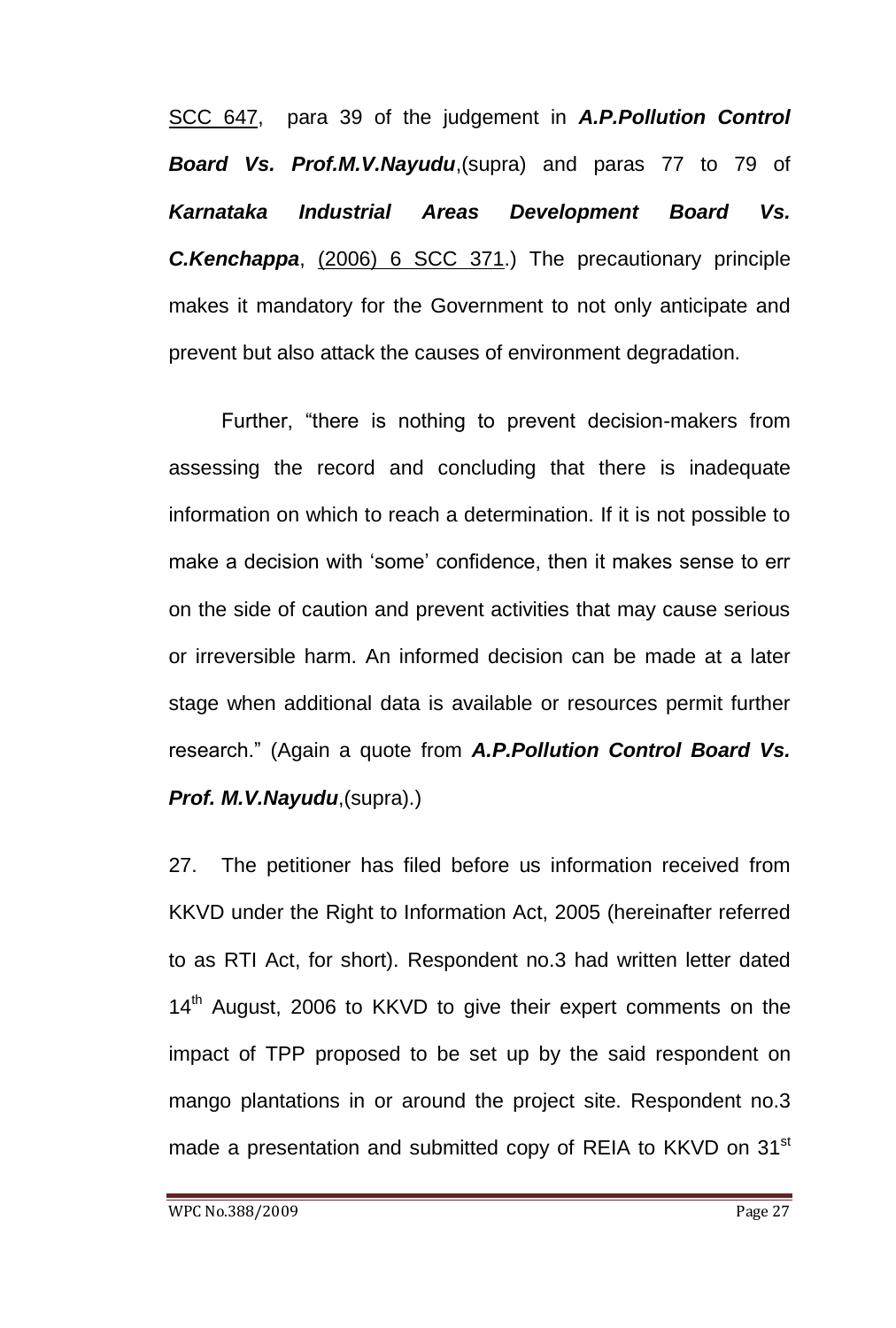August, 2006. The said request was politely declined by KKVD by their letter dated  $7<sup>th</sup>$  September, 2006 stating that the said University had not generated data on the impact of thermal power plants or on emission of pollution in the ambient air on the mango or other vegetations. They further stated that the said University did not have expertise to undertake such studies which required collaborative/joint studies with government/semi government institutes. It was observed that KKVD would extend their help limited to their observations on yield, growth and quality parameters of mango and other vegetations under the mutually agreed terms and conditions which could be decided later on. Respondent no.3 by their letter dated 20<sup>th</sup> September, 2006 requested KKVD to conduct a detailed study on the impact of the proposed TPP on mango and cashew plants and that they were ready and willing to bear the expenses. It was stated that respondent no.3 would arrange to engage government/semi government institutions for completion of study on environment impact. A similar request was made to College of Fisheries, Ratnagiri, a part of KKVD, for impact on marine life.

28. Science and Technology Park, Pune was later on associated with KKVD for carrying out joint studies on the impact on the mango plantations. In response to an application under the RTI Act, KKVD has informed that two meetings had taken place between KKVD and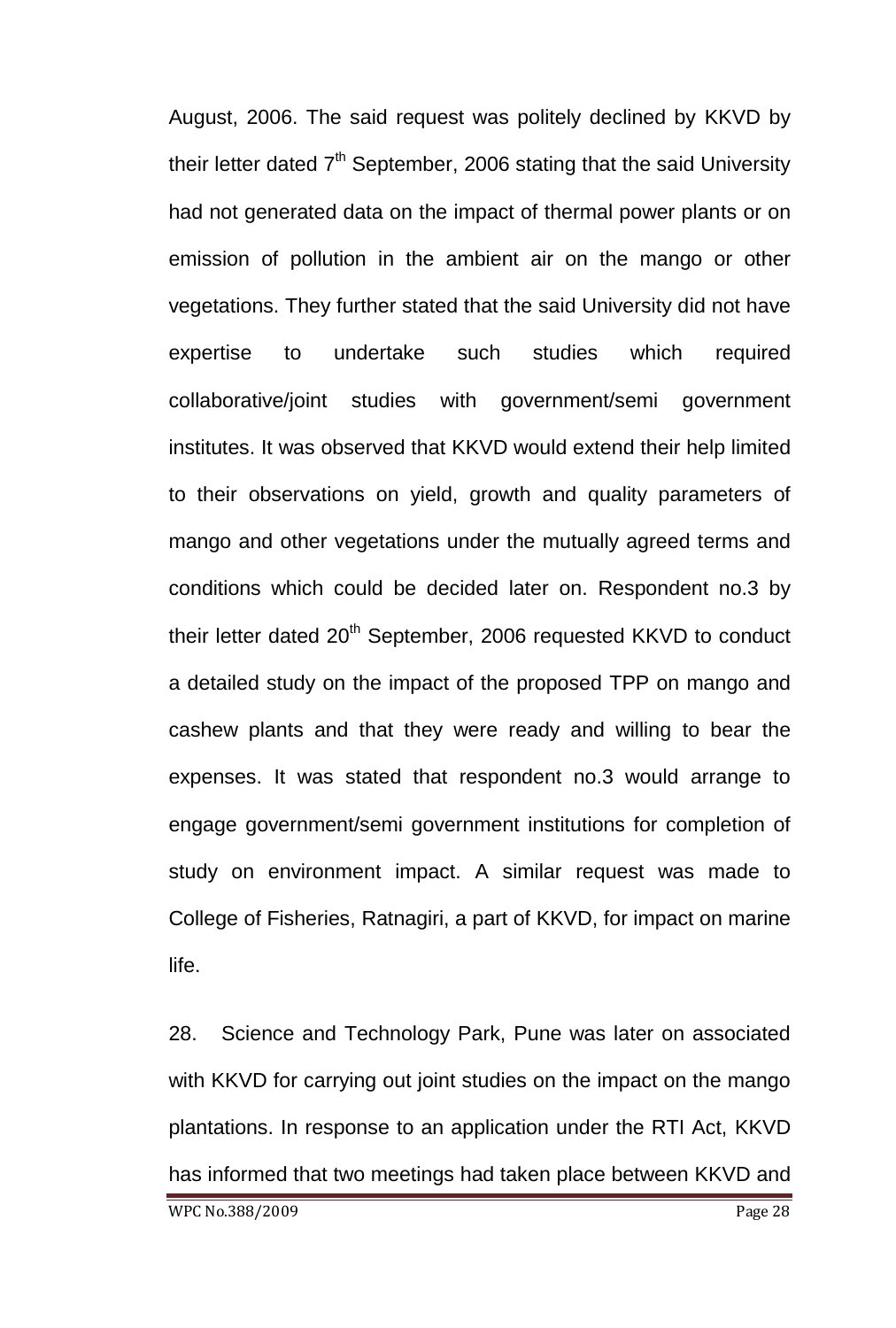Science and Technology Park, Pune on 13<sup>th</sup> June, 2007 and 16<sup>th</sup> October, 2007. However, a survey to find out the impact and effect on the eco system had not started and even first samples had not been collected. The response to the RTI query states that list of equipments for study was furnished but no equipments had been received. This reply was given on  $18<sup>th</sup>$  December, 2007, which is after the date on which clearance had already been granted by the Expert Appraisal Committee appointed by MOEF on 13<sup>th</sup> March, 2007.

29. During the course of arguments, it was accepted that KKVD has started the said survey to collect data, conduct tests and analyse results on the impact of the proposed project on the eco system, flora and fauna in the said area and especially on the alphanso plantations. The said tests are being conducted and data collected by setting up fumigation chambers around the mango trees as well as plotted plants and subjecting the said plants to predicated levels of SO2, NOX and SPM and then monitoring the affect of the predicated levels on the said plants. Similar chambers are constructed around trees and plotted plants without exposure to higher pollution level of gases or SPM to have comparative statements on the affects. Natural plants in the region are also being examined and observed at 15 days intervals. The big trees are being examined for flowering, fruiting and growth. KKVD is therefore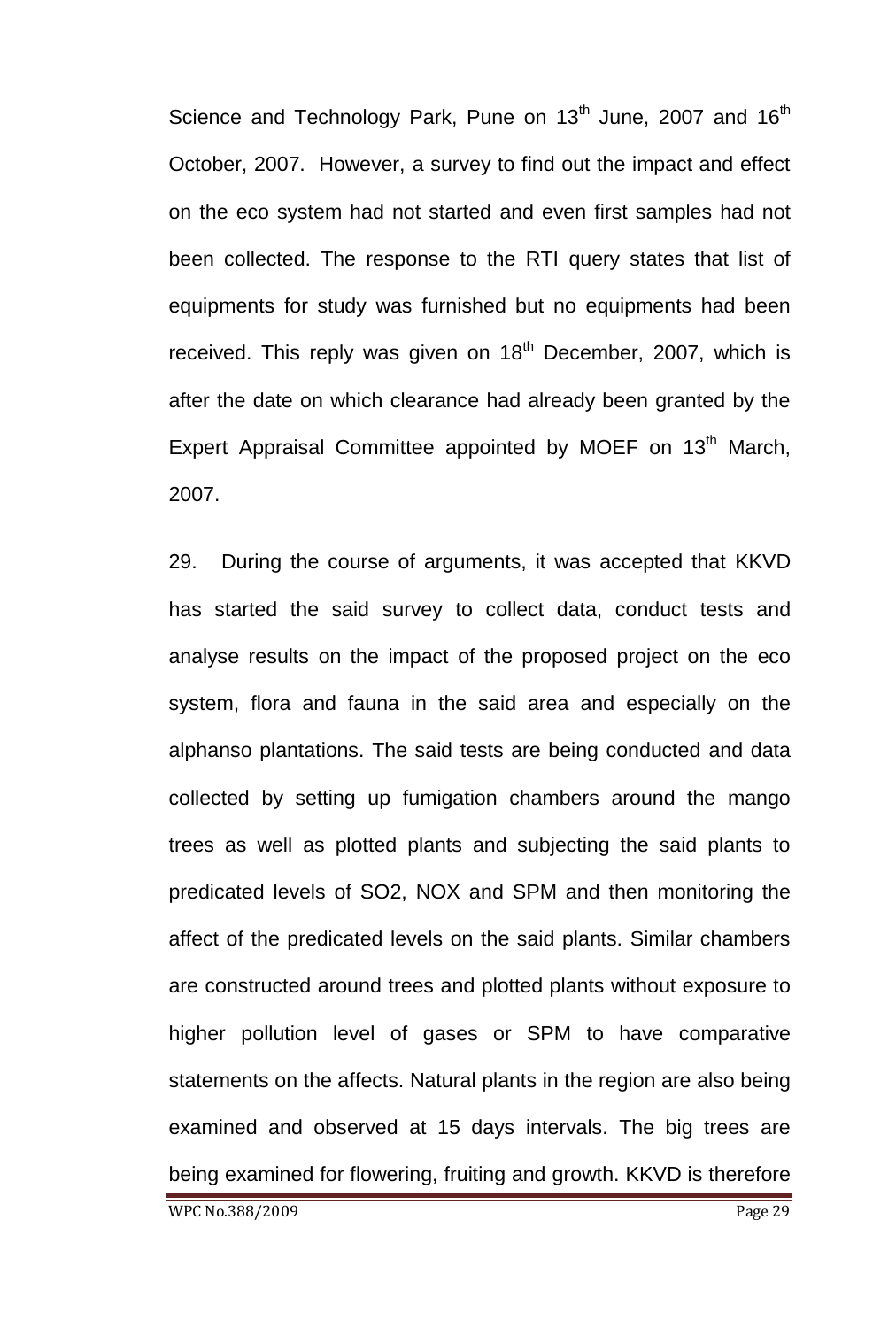conducting a survey to file a report, which requires extensive research, data collection and study, to reach any firm conclusion.

30. In the public interest litigation filed by the Ratnagiri Zila Zagruk Manch and others, the Bombay High Court has passed orders and directions to MPCB to conduct environmental study on the impact of establishment of a coal base TPP. Pursuant to the said orders MPCB had carried out survey in association with National Environment Engineering Research Institute, Nagpur. On further directions of the Bombay High Court a joint working group has been constituted to comply with the directions of the Court. Thus it is clear that the full impact and affect of the TPP on the alphanso mango plantations and eco system of the area is yet to be fully understood. Even the Expert Appraisal Committee was aware and conscious of the fact that no scientific study with certainty was available on the basis of which it could be stated that the increase in the pollution levels and release of gases as a result of TPP would not cause any damage to the eco system in the area and the mango plantations. This is apparent from the minutes dated  $9-10^{th}$  January, 2007. KKVD has given a preliminary report which is largely based upon the data furnished in REIA and is not based upon their own test and observations which have started subsequently after they had furnished their first preliminary report. The language and "value" aspect of the preliminary report and the comments of the Expert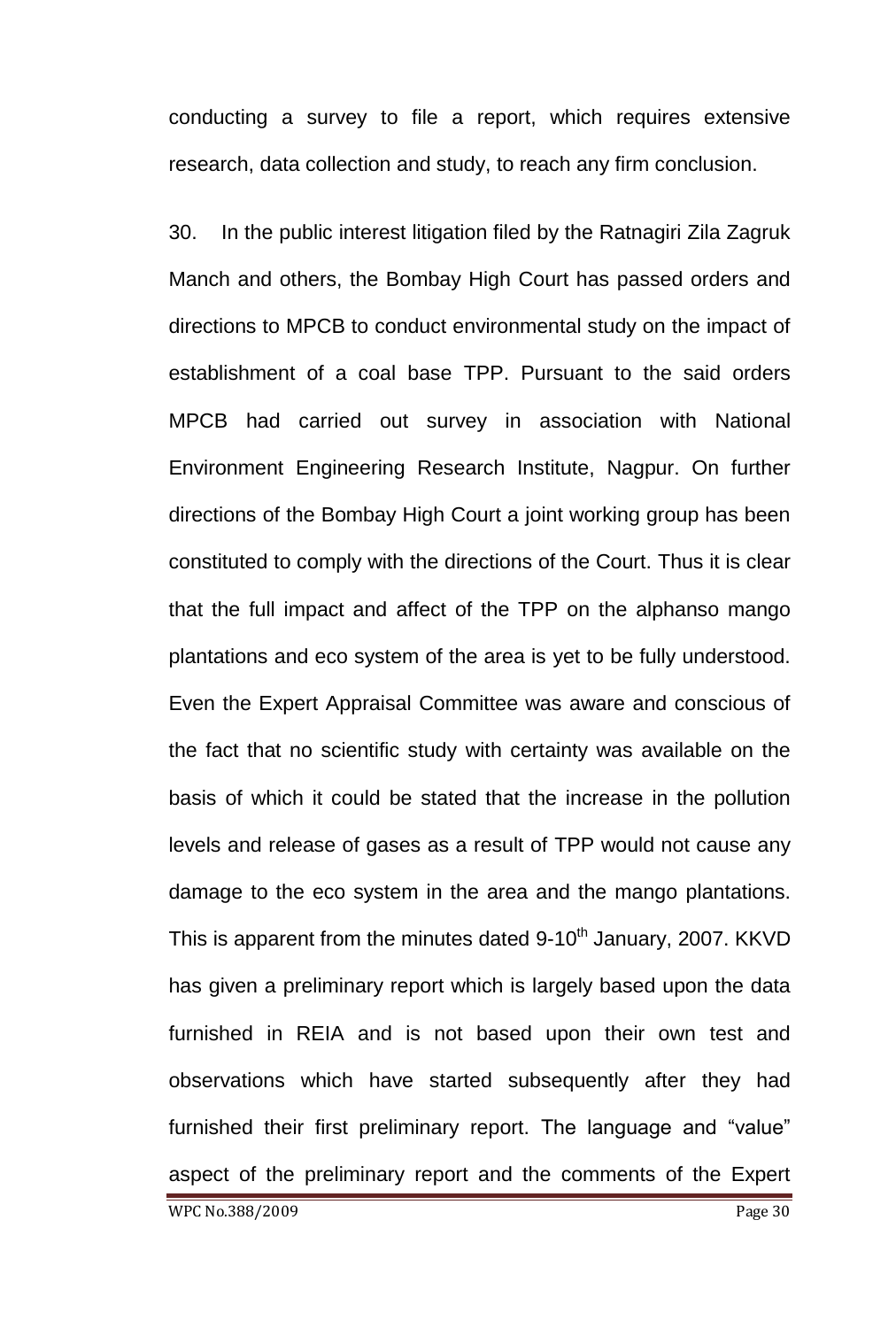Appraisal Committee in the meeting dated  $12-14<sup>th</sup>$  March, 2007 has been commented upon above (see paras 18 to 21 above). Even on the question of the discharge and increase in pollution levels, there are doubts. The Expert Appraisal Committee has for the time being granted permission subject to the condition that space provision for providing/installation of FGD of requisite efficiency for removal of SO2, if required, at a later stage would be provided for.

31. Learned counsel for the respondent no.3 had stated before us that the thermal power project is likely to be commissioned within next 3-4 months. It was stated that after clearance was granted, the work commenced and no stay order was passed by the Bombay High Court, which has been regularly monitoring and examining the environmental issues. It was highlighted that various aspects with regard to gaseous discharge, SPM etc., have been dealt with in detail in the REIA Report, EPM and have been subject matter of discussion both by the Expert Appraisal Committee and NEAA. It was further stated that the mango plantations within the 10 kms. radius constitute 1.07% of the area consisting of 31,381 hectares. It was stated that within 10 kms. radius mango plantation exist in 36 hectares. Similarly, within 7 kms radius consisting of 15,400 hectares only 48 hectares are under mango plantations and they constitute .31% of the total area. Our attention was also drawn to the numerous safeguards and conditions which have been imposed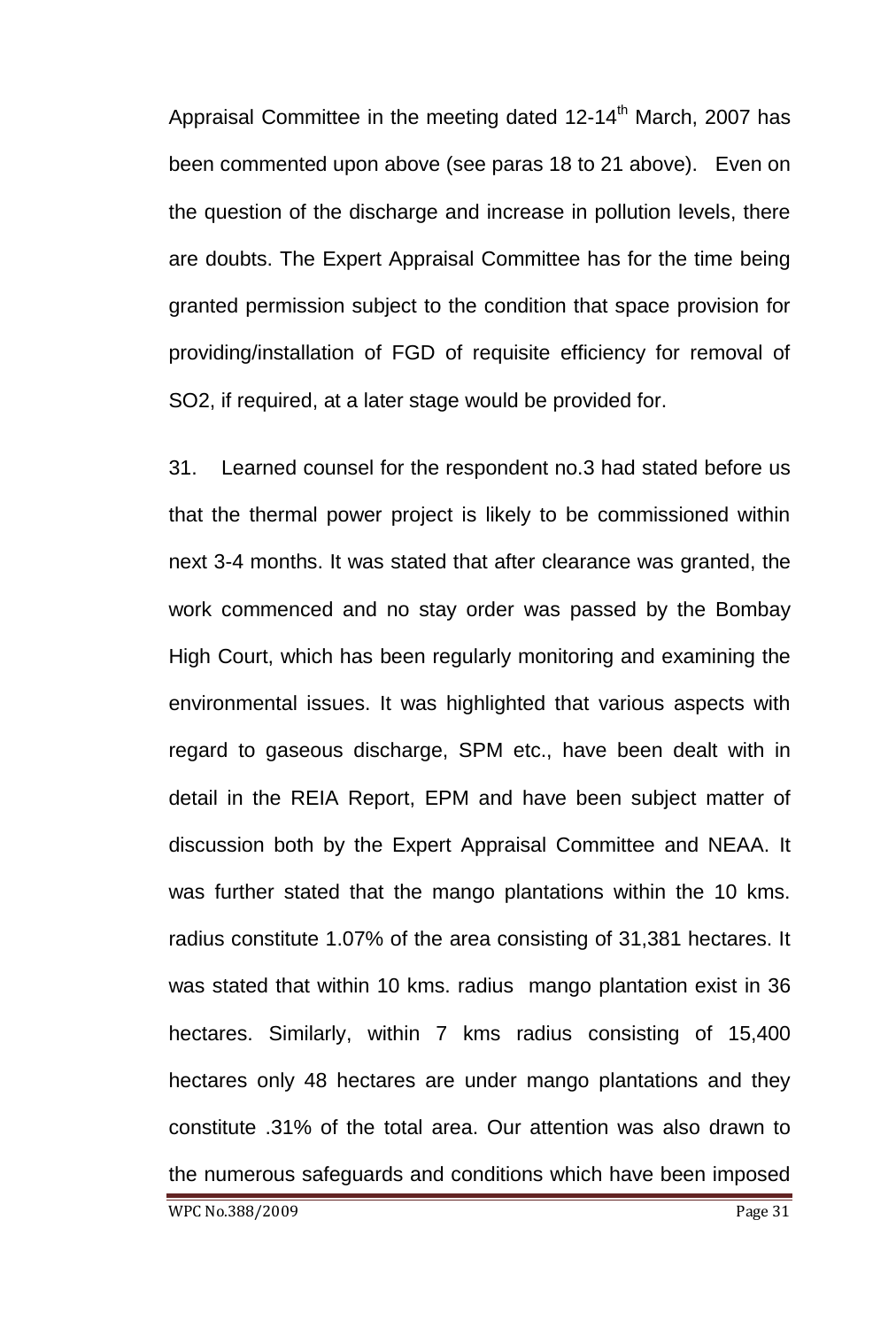by the Expert Appraisal Committee. The need and requirement and the shortfall in electricity in the State of Maharashtra and in the region have also been brought to our notice.

32. Balancing economic growth with environment protection is a fine balancing act. Individual perceptions vary and we are yet to create a device or formulate a formula/table which can be applied to balance economic development and environment protection. Public interest requires protection and care of the environment. Public interest also requires economic growth which is badly needed to secure equality and opportunity to earn livelihood to the evergrowing population. It has been accepted that ecological damage and prevention thereof for the sake of life and future generations should take preference over other public interest, in case there is reasonable apprehension and danger of the damage being caused as a result of a proposed project. Keeping these aspects in mind we direct that the Expert Appraisal Committee will re-examine the approval already granted after considering the reports of KKVD on the basis of the data collected and analysed by them. The Expert Appraisal Committee will not be prejudiced and influenced by their earlier clearance or the order passed by NEAA. Re-examination exercise will be completed expeditiously and preferably within a period of three months from today. While re-considering the matter the Expert Appraisal Committee will keep in mind the principle of